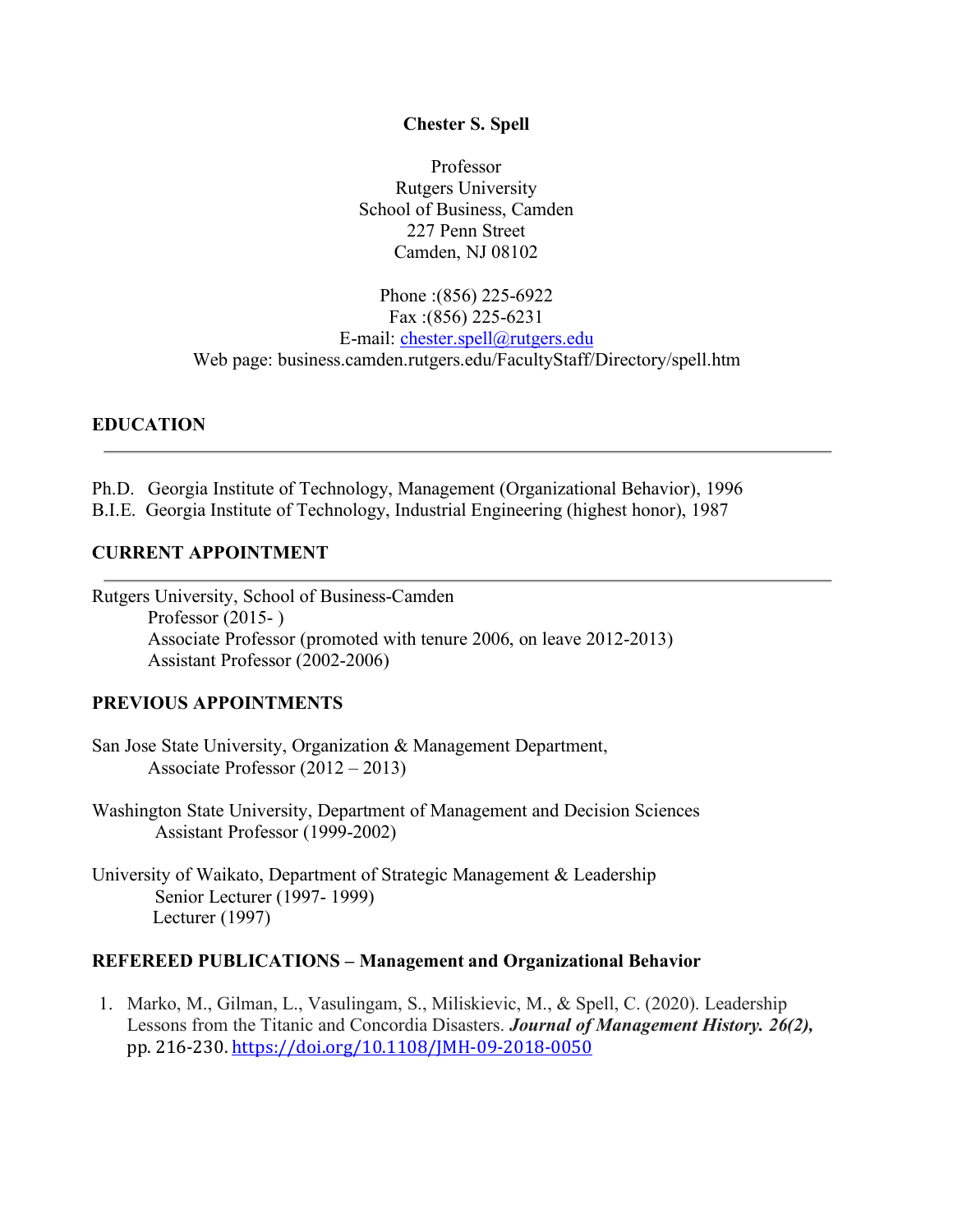- 2. Griffith, T., Spell, C., & Bezrukova, K. (2019). The impact of artificial intelligence on selfemployment. *The Centre for Research on Self-Employment (CSRE): Strategic vision for the future of work.* London, UK. Online at http://crse.co.uk/news/new-think-piece-examinesimpact-artificial-intelligence-self-employment
- 3. Mukherjee, S., Spell, C.S. and Baveja, A., (2017). Mathematical Equivalence of 'Racial Match Index' and 'Representativeness' Measures. *SSRN Electronic Journal*. Available at SSRN: https://ssrn.com/abstract=3016203 or http://dx.doi.org/10.2139/ssrn.3016203
- 4. Bezrukova, K., Spell, C.S., Perry, J., and Jehn, K.A. (*2016)* A Meta-Analytical Integration of over 40 Years of Research on Diversity Training. *Psychological Bulletin*. *142,* 1227-1274.

**Notable Information:** Ranked by Human Capital Growth among the top 10 studies of 2016 *(http://www.siop.org/tip/april17/gap.aspx)*

- 5. Bezrukova, K., Spell, C.S., Caldwell, D. & Burger, J. A. (2016). Multilevel Perspective on Faultlines: Differentiating the Effects between Group- and Organizational-level Faultlines. *Journal of Applied Psychology 101,* 86-107.
- 6. Pham, T., Metoyer, R., Bezrukova, K., & Spell, C.S. (2014). Visualization of Cluster Structure and Separation in Multivariate Mixed Data: A Case Study of Diversity Faultlines in Work Teams. *Computers & Graphics. 38*, 117-130. DOI: 10.1016/j.cag.2013.10.009.
- 7. Bezrukova, Thatcher, S.H.M., K. Jehn, K., & Spell, C. (2012). The effects of alignments: Examining group faultlines, organizational cultures, and performance. *Journal of Applied Psychology, 97,* 77-92. DOI: 10.1037/a0023684
- 8. Bezrukova, K. Jehn, K., & Spell. C. (2012). Reviewing Diversity Training: Where We Have Been and Where We Should Go. *Academy of Management Learning and Education, 11(2)*, 207-227. DOI: 10.5465/amle.2008.0090

**Notable Information**: Nominated for the Best Paper Published in 2012 award from the GDO division of the Academy of Management.

- 9. Spell, C., Bezrukova, K., Haar, J. & Spell, C.J. (2011). Faultlines, Fairness, and Fighting: A justice perspective on conflict in diverse groups. *Small Group Research, 42,* 309-340. DOI: 10.1177/1046496411402359
- 10. Bezrukova, K, Spell, C. & Perry, J. (2010). Violent splits or healthy divides? Coping with injustice through faultlines. *Personnel Psychology*, *63*, 719–751*.* DOI: 10.1111/j.1744- 6570.2010.01185.x

**Notable Information**: Nominated for the Best Paper Published in 2010 award from the GDO division of the Academy of Management.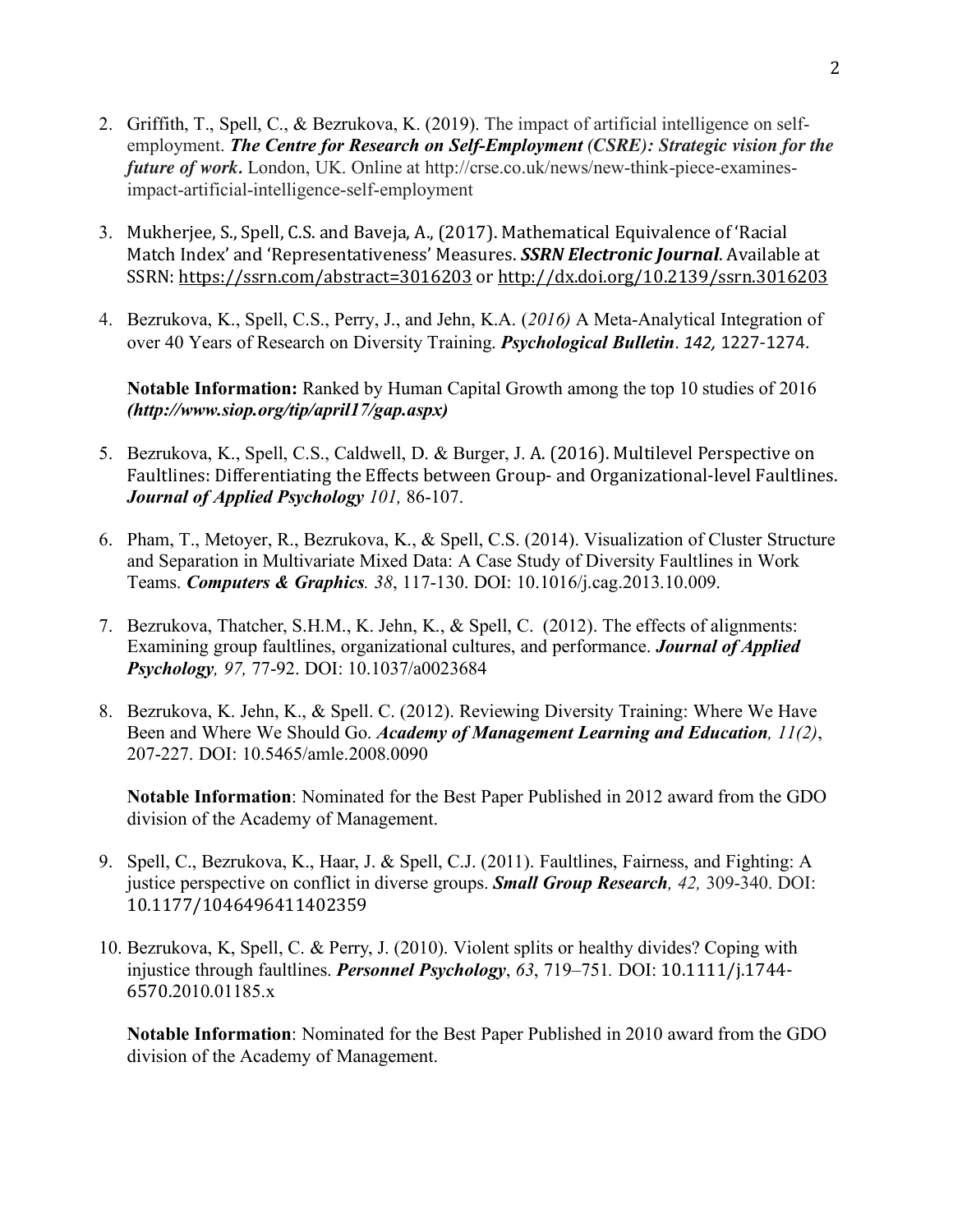- 11. Spell, C. & Bezrukova, K. (2010). A Question of balance? Women, men and high performance organizations. *Travail, Genre et Société, 23,*193-201.
- 12. Spell, C. & Arnold, T. (2007). A multi-level analysis of organizational justice climate, structure and employee mental health. *Journal of Management,* 33,724-751*.* DOI: 10.1177/0149206307305560
- 13. Spell, C., & Arnold, T. (2007). An appraisal perspective of justice, structure, and job control as antecedents of psychological distress. *Journal of Organizational Behavior,* 28, 729-751.
- 14. Arnold, T. & Spell, C. (2006). The relationship between justice and benefits satisfaction. *Journal of Business and Psychology. 20,* 599-620. DOI: 10.1002/job.441
- 15. Spell, C. & Blum, T. (2005). The adoption of workplace substance abuse programs: Strategic Choice and institutional perspectives. *Academy of Management Journal,* 48, 1125-1142. DOI: 10.5465/amj.2005.19573113
- 16. Chaudhuri, A. Chakrabarty, G. & Spell, C. (2002). Information structure and contractual choice in franchising. *Journal of Institutional and Theoretical Economics, 158,* 638-663. DOI: 10.1628/0932456022975204
- 17. Guthrie, J., Spell, C., & Nyamori, O. (2002). Correlates and consequences of high involvement work practices: the role of competitive strategy. *International Journal of Human Resource Management 13, 183-197.* DOI: 10.1080/09585190110085071
- 18. Spell, C. & Blum, T. (2001). Organizational adoption of pre-employment drug testing. *Journal of Occupational Health Psychology, 6*. 114-126. DOI: 10.1037/1076-8998.6.2.114
- 19. Spell, C. (2001). Organizational technologies and human resource management. *Human Relations, 54,* 235-255. DOI: 10.1177/0018726701542003
- 20. Spell, C. (2001). Management Fashions: Where do they come from, and are they old wine in new bottles? *Journal of Management Inquiry, 10*, 358-37. DOI: 10.1177/1056492601104009
- 21. Chaudhuri, A., Ghosh, P., & Spell, C. (2001). A location based theory of franchising. *Journal of Business and Economic Studies, 7, 54-67.*
- 22. Spell, C., & Blum, T. (2000) Getting ahead: Organizational practices that set boundaries around mobility patterns. *Journal of Organizational Behavior, 21*, 299-314. DOI: 10.1002/(sici)1099-1379(200005)21:3<299::aid-job19>3.0.co;2-v
- 23. Spell, C. (1999). Where do management fashions they come from, and how long do they stay? *Journal of Management History, 5,* 334-348. DOI: 10.1108/13552529910288127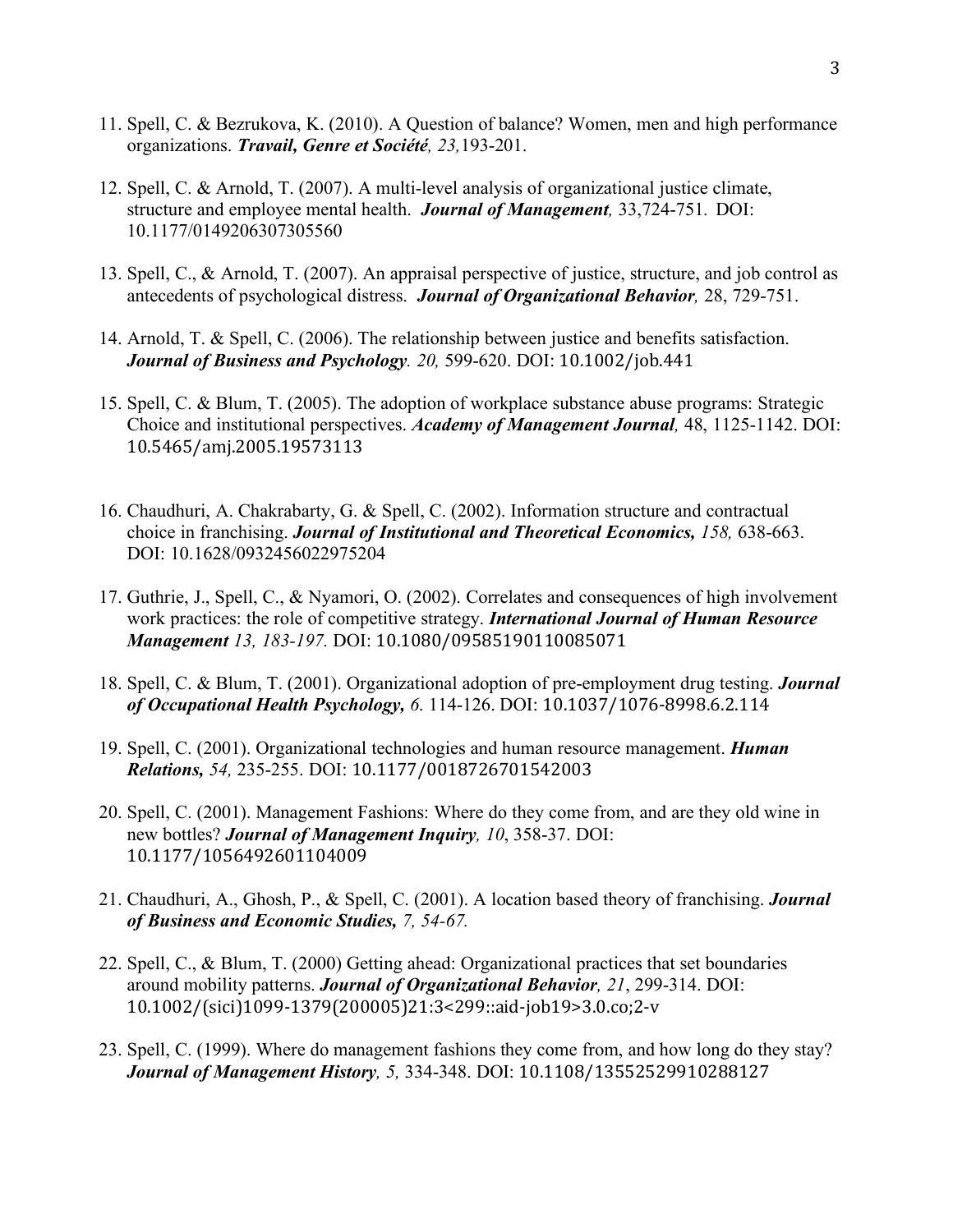- 24. Shane, S., & Spell, C. (1998). Factors for new franchise success. *Sloan Management Review, 39*, 43-50.
- 25. Spell, C. (1997). The evolution of rights disputes and grievance procedures: A comparison of New Zealand and the U.S*. California Western International Law Journal, 28*, 199-208.
- 26. Blum, T., Milne, S., & Spell, C. (1996). Workplace characteristics and health care cost containment practices**.** *Journal of Management, 22*, 675-702. DOI: 10.1177/014920639602200501
- 27. Blum, T., Fields D., Milne, S., & Spell, C. (1992). Drug testing in the workplace: A review of research and a survey of worksites. *Journal of Employee Assistance Research, 1,* 315-349.

#### **REFEREED PUBLICATIONS- Work-Family in the New Zealand Context**

- 28. Haar, J. & Spell, C. (2009). How does distributive justice affect work attitudes? The moderating effects of autonomy. *The International Journal of Human Resource Management*, *20*, 1827-1842*.* DOI: 10.1080/09585190903087248
- 29. Haar, J., Spell, C., O'Driscoll, M. (2009). Managing work-family conflict: Exploring individual and organizational options. *New Zealand Journal of Human Resource Management, 9,* 200-215.
- 30. Haar, J. & Spell, C. (2008). Predicting Total Quality Management in New Zealand: The Moderating Effect of Organizational Size. *Journal of Enterprise Information Management, 21,* 162-178. DOI: 10.1108/17410390810851408
- 31. Haar, J., & Spell, C. (2007). Factors affecting employer adoption of drug testing in New Zealand. *Asia Pacific Journal of Human Resources*, *45,* 200-217. DOI: 10.1177/1038411107079116
- 32. Haar, J., & Spell, C. (2006). Coping with the dark side. *Monash Business Review*, 2(3), 6–6. DOI: 10.2104/mbr06047
- 33. Haar, J., Spell, C., & O'Driscoll, M. (2005). Exploring work-family backlash in a public organization*. International Journal of Public Sector Management***,** *18,* 604-614. DOI: 10.1108/09513550510624068
- 34. Haar, J., Spell, C., & O'Driscoll, M. (2005). Organizational Justice and Work-Family Policies: Predicting the Fairness of Policies and Users. *South Pacific Journal of Psychology, 16(1),* 30- 39.
- 35. Haar J.M., Spell C., O'Driscoll M. (2004) The Backlash Against Work/Family Benefits: Evidence from New Zealand. *Compensation & Benefits Review*, *36(1*), 26-34. DOI: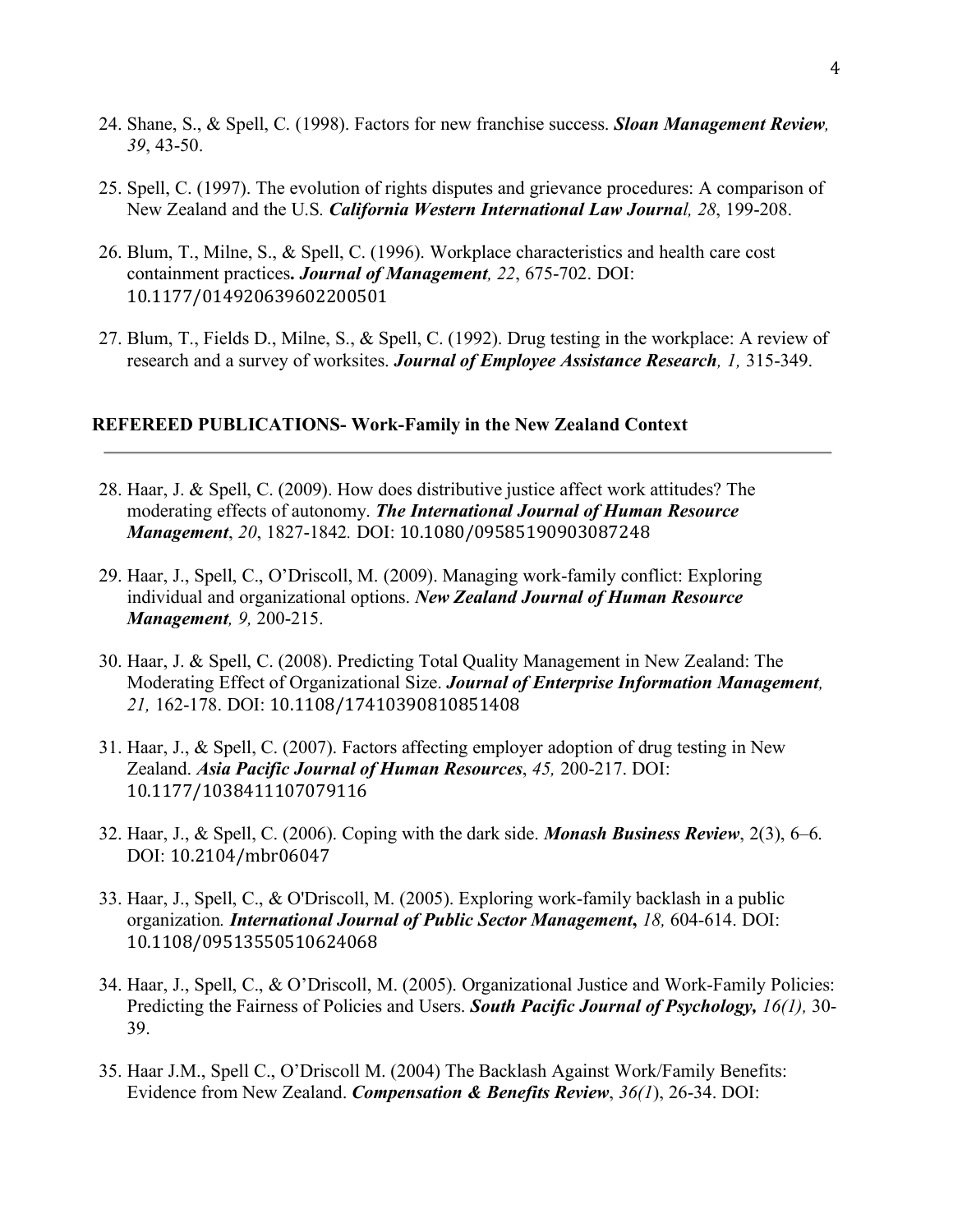10.1177/0886368703261393

- 36. Haar, J. & Spell, C. (2004). Program Knowledge and Value of Work-Family Practices and Organizational Commitment. *International Journal of Human Resource Management, 15*, 1044-1055. DOI: 10.1080/09585190410001677304
- 37. Haar, J. & Spell, C. (2003). The Influence of Media Attention Towards Family-Friendly Practices: Was New Zealand's Paid Parental Leave a Family-Friendly Fashion Whose Time Had Come? *The New Zealand Journal of Human Resources Management, 3*, 1-23.
- 38. Haar, J. M., Spell, C., O'Driscoll, M., & Dyer, S. (2003). Examining the Relationship Between Work-Related Factors and Work-Family-Related Factors on Work-Family Conflict. *The Journal of Applied Management and Entrepreneurship, 8(3),* 98-114.
- 39. Haar, J. & Spell, C. (2003). Where is the justice? Examining work-family backlash in New Zealand: The potential for employee resentment. *The New Zealand Journal Of Industrial Relations, 28(1),* 59-73.
- 40. Haar, J. & Spell, C. S. (2001). Examining Work-Family Conflict Within a New Zealand Local Government Organization. *The New Zealand Journal of Human Resources Management, 1(1),* 1-21.

## **BOOK CHAPTERS AND BEST CONFERENCE PAPER PROCEEDINGS**

- 1. Spell, C. & Bezrukova, K. (2014). A Theory of Preventive Health in Organizations. In *New Directions in Management and Organization Theory: Best Papers from the 1st Management Theory Conference* (J. Miles, ed). pp.231-268. Newcastle: Cambridge Scholars Publishing.
- 2. Spell, C. (2013). Substance Abuse. V. Smith and J. G. Golson (Eds.), *Encyclopedia: Sociology of Work*. pp. 842-845. Thousand Oaks, CA: Sage Publications. DOI: 10.4135/9781452276199.n298
- 3. Pham, T., Metoyer, R., Bezrukova, K., & Spell, C.S. (2012). "Show Me the Cracks in Our Teams": Visual Representations of Demographic Diversity Faultlines. In *VisWeek Conference Paper Proceedings*.
- 4. Spell, C. & Bezrukova, K. (2012). Perceptions of Justice in Employee Benefits. In *Handbook of Quality-of-Life Programs: Enhancing Ethics and Improving Quality of Life at Work* (J. Sirgy, N. Reilly, & A. Gorman, eds.). pp. 237-249. Springer.
- 5. Spell, C. (2010). The mental health implications of working in a lunar settlement. In *Lunar Settlements* (H. Benaroya, ed). pp. 241-246. Boca Raton, FL: Francis Taylor.
- 6. Haar, J. & Spell, C. (2003). Contemporary Issues In HRM: Work-Family Policies. In *Human Resource Management: Challenges and Future Directions.* (R. Wiesner and B.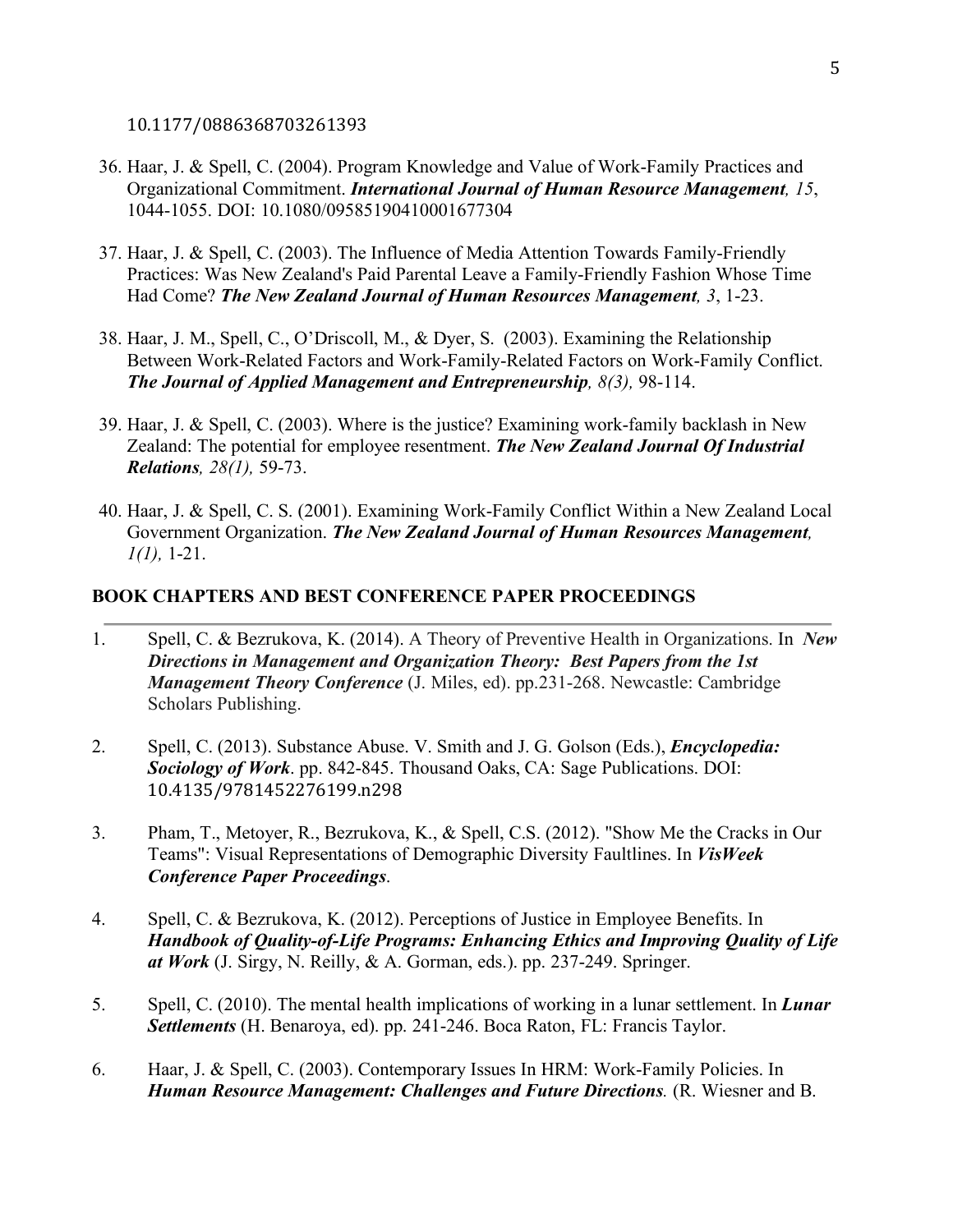Millett, eds.) pp.44-56. Sydney: Jacaranda Wiley.

7. Blum, T., Fields, D., Milne, S., & Spell, C. (1994). The interrelationships of drug testing with other human resource management practices and organizational characteristics. In *Drug Testing in the Workplace* (S. Macdonald and P. Roman, eds.) pp. 279-302. New York: Plenum Press.

## **OTHER REPORTS AND DOCUMENTS**

Oppenheim, R., Baveja, A., Klapholtz, M., Mammo, A., Mukerjee, S. & Spell, C.(2020). *Reducing cardiovascular disease risk in the Greater Newark area: Understanding causes and offering solutions.* Final grant report, Rutgers-Newark Chancellor's seed grant.

## **RESEARCH IN PROGRESS (as of October 2020)**

- 1. Spell, C. Bezrukova, K. Murkerjee, S., Baveja, A. The diversity match index as a way to understand racial profiling*. Revise and Resubmit, journal name masked to ensure blind review*
- 2. Spell, C.S., Bezrukova, K., Blum, T., & Roman, P. Opioid treatment and the adoption of evidence-based practices. Analysis underway. [target: *Administrative Science Quarterly*]
- 3. Spell, C., Baveja, A., Mammo, A., & Bezrukova, K. Predicting readmission risk using the faultline algorithm.
- **4.** Spell, C., Bezrukova, K. Wants, Needs, and Gives: Aligning employer and individual interests in health behaviors. [target: *Academy of Management Review*]
- *5.* Haar, J. Spell, C., & Bezrukova, K. Justice, Control, and Faultlines towards Work-Life Balance: A Longitudinal Study on Groups. [target: *Journal of Management*]
- *6.* Schindler, R., & Spell, C. S. Followership: a neglected aspect of organizational scholarship. **Data collection and revision underway.**

## **RESEARCH GRANTS**

| 2017-2020 | Rutgers Newark Chancellor's Grant (with R. Oppenheim, A. Baveja, A. Mammo,<br>K. Lyons)<br>Reducing cardiovascular disease risk in the Greater Newark area:<br>Understanding the causes and offering solutions. Role: Co-PI. \$60000 |
|-----------|--------------------------------------------------------------------------------------------------------------------------------------------------------------------------------------------------------------------------------------|
| 2012-2013 | San Jose State University Travel Grant. \$3000                                                                                                                                                                                       |
| 2005-2006 | Rutgers School of Business Research Grant: Adoption of flexible benefit plans.<br>\$1000.00                                                                                                                                          |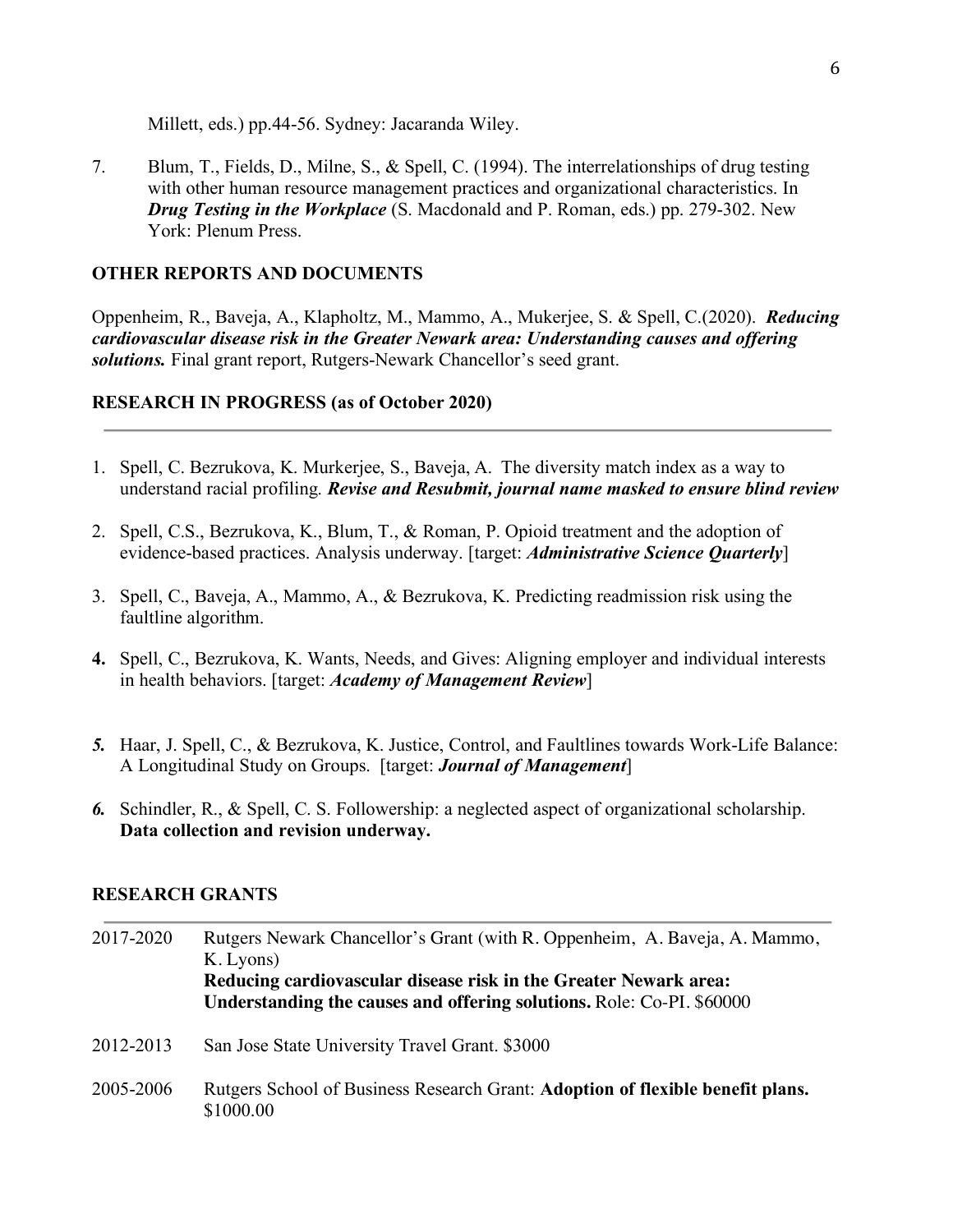| 2004-2005 | Research Council Grant, Rutgers University: Management and Employee Mental<br><b>Health.</b> \$980.00                                                                                                                                                                                                        |
|-----------|--------------------------------------------------------------------------------------------------------------------------------------------------------------------------------------------------------------------------------------------------------------------------------------------------------------|
| 2002-2003 | Rand Fellowship Grant from The Walter Rand Institute for Public Affairs: The Role<br>of Employers in the Mental Health of Employees. \$4000.00                                                                                                                                                               |
| 2001-2002 | Seed grant from Washington State Office of Research: Work-family employee<br>benefits and employee attitudes and behaviors. \$5200.00                                                                                                                                                                        |
| 1998-1999 | Received grant from Waikato Management School to study HRM practices in New<br>Zealand. Directed project and training research assistants in household survey and<br>organizational level survey. \$4500.00                                                                                                  |
| 1990-1996 | National Institute on Health (NIDA/NIAAA) grant to study human resource<br>directors, Georgia Institute of Technology (Terry Blum, PI) Development of<br>instrument items, field work including on site interviews. Role: Graduate Research<br>Assistant, Direction of student assistants in data collection |

## **HONORS AND AWARDS**

Chancellor's Award for Teaching Excellence, 2018

Nominee, Rutgers Faculty-Scholar Award, 2018

Outstanding Reviewer Award, *Management Decision*, 2015.

Best Empirical Paper, "Cracking under pressure: A context-centered attention-based perspective on faultlines" International Association for Conflict management, Leiden, Netherlands, 2014.

Outstanding Reviewer Award, Health Care Management Division, Academy of Management, 2012.

Leadership Award, Management History Division, Academy of Management, 2012.

Finalist (second place) for the PTC Awards and Peter Senge Reception, Academy of Management International Online Teaching Resource Library Video Competition, 2012.

Best Poster Award, "Out of reach: Examining group faultlines in virtual teams" 2011 INGroup conference, Minneapolis, MN.

Winner of the 'Dream Meets Reality Challenge' competition of the Human Rights and Technology Conference. Link to our video: *www.youtube.com/watch?v=5re7Q0GXBDM*". 2011.

Academy of Management Service Award, 2010-2011.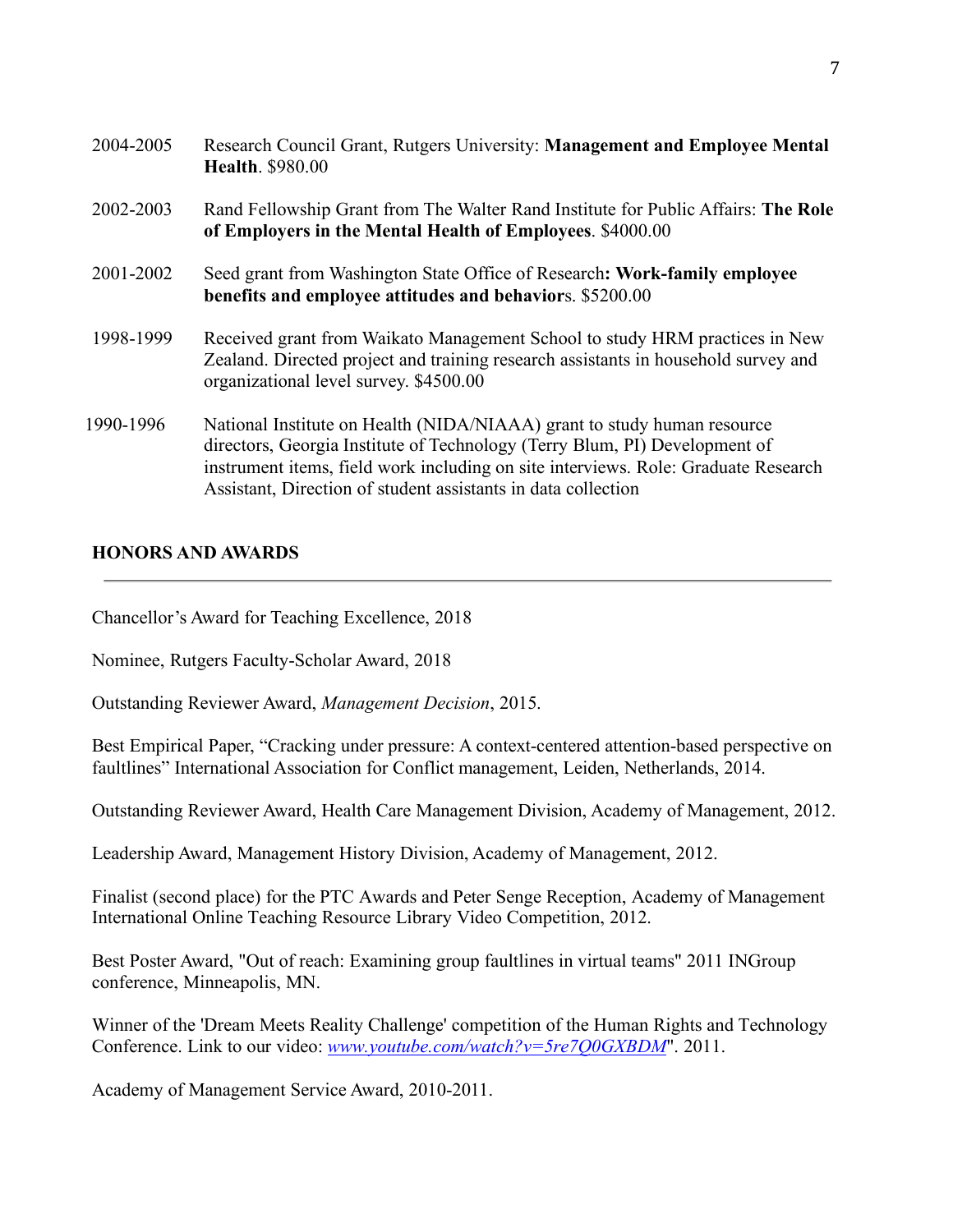Superior Achievement Award for Teaching, Rutgers School of Business-Camden, 2007.

Superior Achievement Award for Research, Rutgers School of Business-Camden, 2006.

Rand Faculty Fellowship, The Walter Rand Institute for Public Affairs, 2002-2003.

Best Doctoral Paper, Human Resource Management/Careers/Conflict Management track, 2002 (November) Southern Management Association Meetings. Haar, J., Spell, C., & Dyer, S. Work-Family Benefits and Work Commitment

Best Paper Award, Organization Management Division, for Knowledge Management and Nonfinancial Performance. 2000 Association of Management Meetings.

Citation for excellence in teaching by graduating seniors at Georgia Tech, 1996.

Tower Award, Georgia Institute of Technology, 1996.

President's Fellowship, School of Management, Georgia Institute of Technology, 1991-1994.

Gamma Beta Pi, Honor and Service Society

Tau Beta Pi, National Honor Society for Engineers.

Alpha Pi Mu, National Honor Society for Industrial Engineers.

# **INVITED TALKS**

- 1. Faultlines: Multilevel, multi-sources, distal and proximal. Georgia Institute of Technology Scheller College of Business, doctoral seminar, September 16, 2020.
- 2. Managing Conflict from a Manager's Perspective. Presentation to Greenpac, Niagara Falls, NY, October 9, 2018.
- 3. AI as a good team player: Implications for work groups. IBM ISSIP, July 12, 2018. Armonk, NY
- 4. What We Need to Know and Do About the Impact of Artificial Intelligence on the Self-Employed. *Centre for Research on Self-Employment (CSRE) policy report: Strategic vision for the future of work.* To be presented in London April 2018.
- 5. The pursuit of happiness: What's the business case? *University at Buffalo, SUNY*, October 24, 2017.
- 6. Health Care Management's Promise. *University at Buffalo, SUNY,* April 11, 2017.
- 7. Happy, healthy and Wise. *Santa Clara University*, May 10, 2016.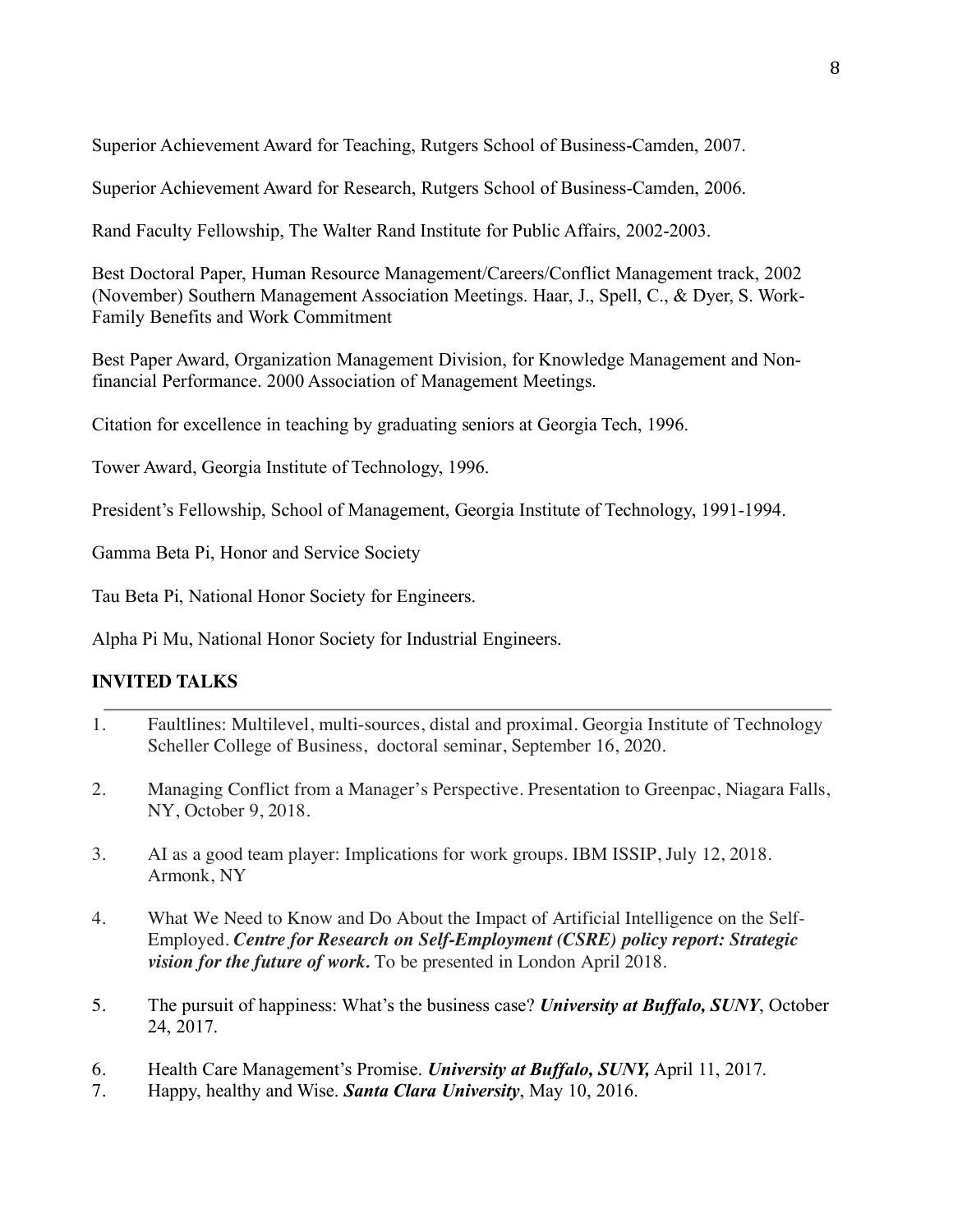- 8. Happiness in the workplace: Why it matters. *Santa Clara University*, May 14, 2015.
- 9. The legal landscape of diversity. *Santa Clara University*, March 5, 2015.
- 10. Using Analytics as a tool to predict Team Chemistry. **2014 GMs & Coaches Clinic** *GRGFEST.* September 20, 2014. Chicago, IL.
- 11. Team Chemistry through Analytics. *NBA Summer League.* July 15, 2014. Las Vegas, NV.
- 12. The legal side of diversity in the workplace. *Santa Clara University*, November 14, 2013.
- 13. The business case for happy employees. *Santa Clara University*, May 8, 2013.
- 14. Who Cares? The role of the employer in health behaviors of employees. Presentation to the *Rutgers-Camden Faculty Research Symposium*, March 27, 2012.
- 15. The pursuit of happiness and why it is good for business. *University of South Carolina, Beaufort*. Department of Business. February 10, 2012.
- 16. Diversity and the workplace: Cases and precedent. *Santa Clara University*. November 7, 2011.
- 17. Work and Psychological Well-being. *Santa Clara University*. Department of Psychology. November 12, 2011.
- 18. The Pursuit of Happiness: The Business Case. *Santa Clara University*. Department of Psychology. November 9, 2010.
- 19. Dare to Care? A Theory of Healthy Behavior in Organizations. *Leavey School of Business, Santa Clara University*, February 10, 2010.
- 20. The Case for Business: Employee Mental Health and Psychological Well–being. *Santa Clara University*. Department of Psychology, May 12, 2009.
- 21. Feeling well, being well and the company you keep: Group splits and psychological wellbeing. *Claremont Graduate University*, March 6, 2009.
- 22. Diversity and faultlines among professional sports teams. *Santa Clara University*, Department of Psychology. January 22, 2009.
- 23. Justice, Behavioral Health and Psychological Well-being. *California State University, San Bernardino*, November 24, 2008.
- 24. Behavioral Health and Organizational Justice. *California State University, Fullerton*. November 17, 2008.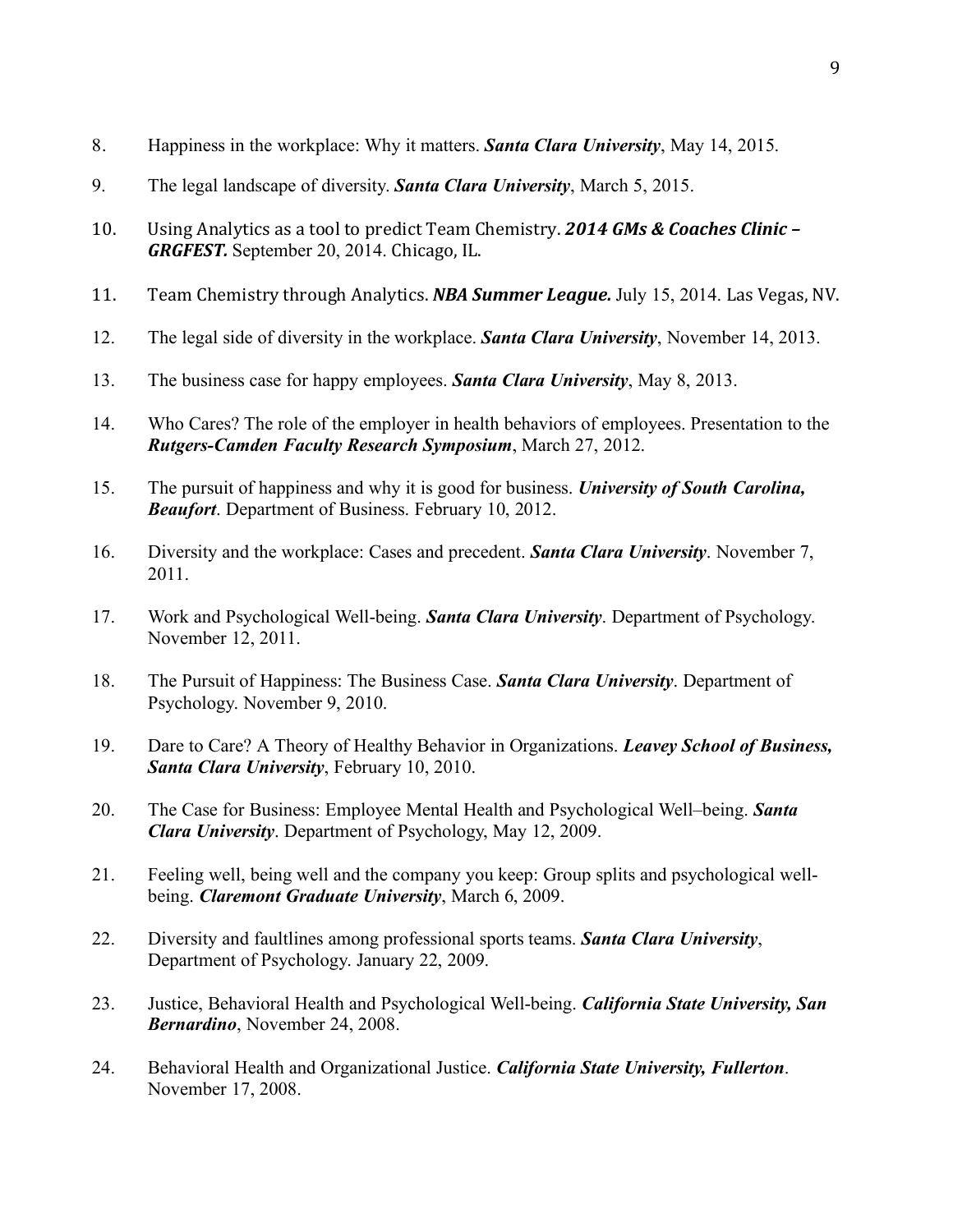25. Employee Mental Health and Psychological Well–being. *Santa Clara University.* November 4, 2008.

# **REFEREED CONFERENCE PRESENTATIONS AND PROCEEDINGS**

- 1. Rice, V., Spell, C. Bezrukova, K., Griffith, T., & Yang, E. (2020, June). AI in collaborative groups. Panel presentation on health care in a post COVID-19 world. *Industry Studies Association* . bit.ly/2TM6bKN
- 2. Yang, E., Bezrukova, K., & Spell, C. (2020, April). Trapped Together: Teamwork in Isolated, Confined, and Extreme Contexts. 2020 SIOP conference.
- 3. Rice, V. , Bezrukova, K. & Spell, C. (2020, February). *Bringing intragroup processes back to social psychology*. Society for Personality and Social Psychology Conference, New Orleans, LA.
- 4. Spell, C.S., Griffith, T., Bezrukova, K, & Yang, H. (2019, August). *Faultlines and AI.* Academy of Management Meeting, Boston, MA
- 5. Yang, H., Griffith, T., Spell, C. S., & Bezrukova, K. (2019, August). *Faultlines, selfemployment, and AI.* Poster presented at the WAIM Convergence Conference: At the Boundary: Exploring Human-AI Futures in Context, New York City, NY.
- 6. Spell, C.S., Bezrukova, K., Blum, T., & Roman, P. (2019). *Faultlines and the adoption of innovations that are evidence-based practices: The case of opioid and other addictions*, Industry Studies Association Meeting, Nashville, TN
- 7. Schindler, R., Spell, C.S., & LoRusso, J.D. (2019). The Skills Behind Effective *Followership.* Eastern Academy of Management meetings, Wilmington, DE.
- 8. Spell, C. (2018). Facilitator for the PDW on "Connect and Collaborate." Academy of Management Meetings, Chicago, IL.
- 9. Bezrukova, K. & Spell, C.S. (2018). *Group-* and organizational-level faultlines, conflict, pay, and performance. PDW on "Using Sport Data to Advance Management Theory." Academy of Management Meetings, Chicago, IL.
- 10. Bezrukova, K., Spell, C.S., & Jehn, K. (2018). *Culture Shifts and Alignment.* Symposium on "Understanding How Group Faultlines Affect Individual, Group, and Organizational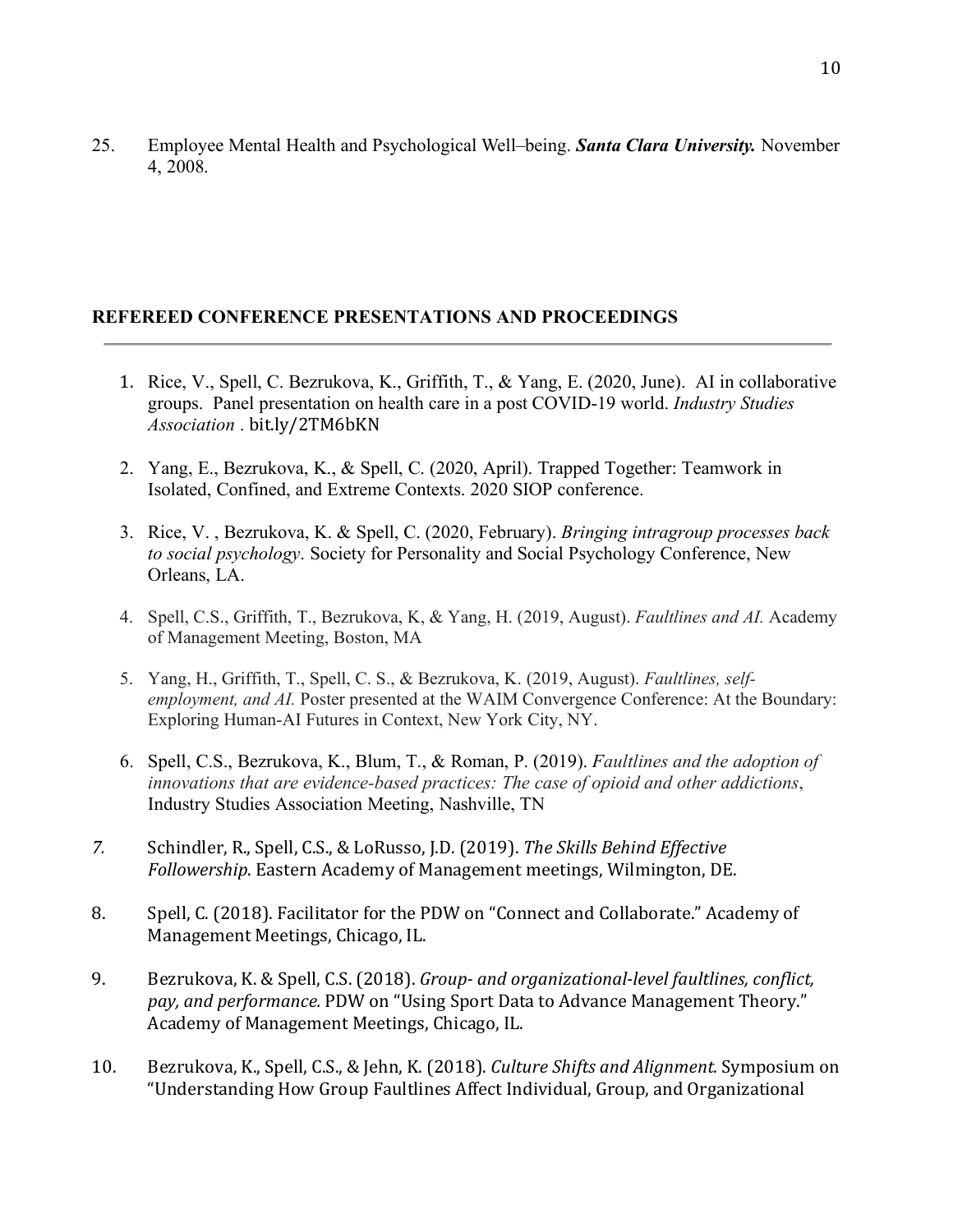Outcomes." Academy of Management Meetings. Chicago, IL.

- 11. Spell, C.S., Bezrukova, K., Blum, T.C., & Roman, P.M. (2018). *Faultlines and the adoption of evidence-based practices in substance abuse treatment centers.* Symposium on "Group Faultlines and Leadership: Triggers and Theoretical Implications." Academy of Management Meetings. Chicago, IL.
- 12. Spell, C.S., Bezrukova, K., Blum, T.C., Roman, P.M., & Yang, H.E. (2018). *Faultlines and best practices in the treatment of substance abuse.* SciTS Conference, Galvaston, TX.
- 13. Griffith, T.L., Spell, C., & Bezrukova, Y. (2018). *Artificial Intelligence and Team Faultlines*. Boston College Social Media Workshop, Brookline, MA.
- 14. Spell, C., Bezrukova, K., Blum, T., & Roman, P. (2018, August*). Faultlines and the adoption of evidence-based practices in the treatment of opioid and other addictions*. Paper in the Symposium: "Group Faultlines and Leadership: Triggers and Theoretical Implications". Academy of Management Meetings, Chicago.
- 15. Kim, J., Lloyd, D., Berzrukova, K, & Spell, C. (2018). *Checked and Balanced: The Role of Group Faultlines in Ethical Decision Making,* Twenty-seventh Annual Conference of the Association for Practical and Professional Ethics in Chicago, Illinois on March 1 – 4, 2018.
- 16. Bezrukova, K., Wang, E., Lee, K., & Spell, C.S. (2017). *Confused, Sorted, and Underperforming: Emotional Ambivalence and Faultline Activation in groups.* Symposium on "Group Faultline Activation: Triggers, Processes, and Theoretical Implications." Academy of Management Meetings. Atlanta, GA.
- 17. Grijalva, E., Bezrukova, K., Bell, Z., & Spell, C.S. (2017). *Alone and lonely: Complementary versus similarity-based faultlines in outer space.* Symposium on "Impact of Faultlines on Individual Perspectives and Behaviors in Teams." Academy of Management Meetings. Atlanta, GA.
- **18.** Lindsey, A., Bezrukova, K., Spell, C.S., Shore, D., Sabat, I., & King, E. (2017). *Faultlines, Pressure, and When Things Matter.* Symposium on "Diversity Interface Challenges-Intersectionality, Faultlines, And Subtle Discrimination." Academy of Management Meetings. Atlanta, GA.
- 19. Kim, J., Bezrukova, K., Wang, E., Loyd, D., Spell, C.S. & Said, H. (2017). *Checked and Balanced: The Role of Group Faultlines in Ethical Decision Making.* Interdisciplinary Network for Group Research conference. St. Louis, MO.
- 20. Spell, C., Baveja, A., Bezrukova, K., Yang, H., Mammo, A., & Mukherjee, S. (2017, May*). Who Gets Good Care? Bias and Resource Based Perspectives of Quality of Care in Hospitals*. Industry Studies Association, Washington, DC.
- 21. Perry, J., Bezrukova, K., & Spell, C. (2017, April), *Meta-Analytic Evidence and Critical Contingencies of Resource-Based Subgroups in the* Symposium: Enhancing Understanding of Team Diversity Through the Lens of Faultlines. *Meeting of the Society of Industrial and Organizational Psychology*. Orlando, FL.
- 22. Haar, J., Spell, C., & Bezrukova, K. (2016, August). A Longitudinal Study of Conflict and Work-Life Balance: Solutions via a family-based faultline. *Academy of Management*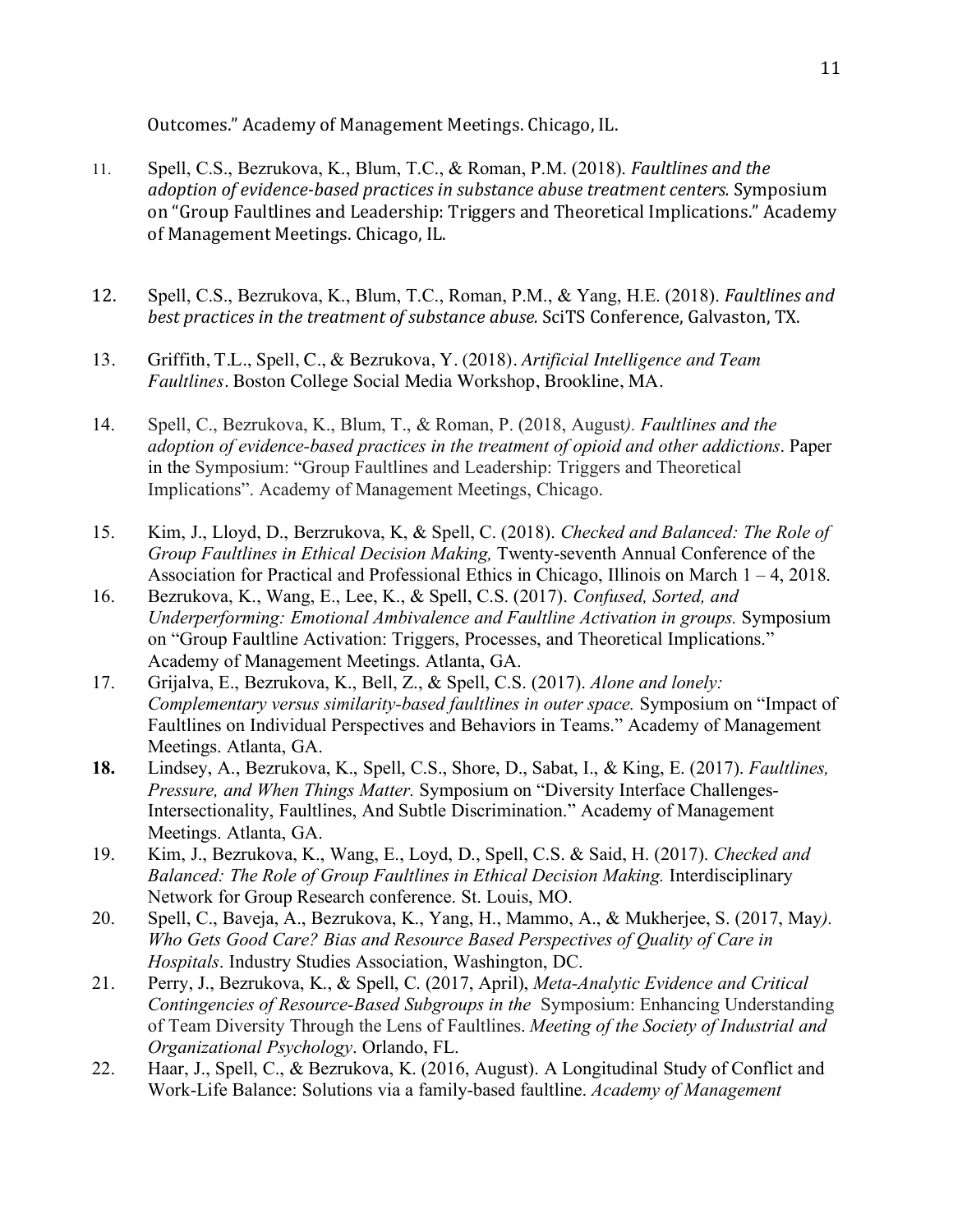*Meetings*. Anaheim, CA.

- 23. Spell, C. (2016, August) Bringing Conflict and Leadership Together: A Research Incubator for Junior Faculty Research Incubator. *Academy of Management Meetings,* Anaheim, CA.
- 24. Spell, C., Bezrukova, K., & Phillips, J. (2016, July) Healthy, Fighting, And Drugged? Organizational Well-Being, Conflict, and PEDs In Major League Baseball Teams. *INGroup Conference*, Helsinki, Finland.
- 25. Spell, C. (2016, July) Panelist in Panel Discussion: Team Chemistry in Outer Space: Getting Along with Your Crew When You Know You Can't Quit. *INGroup Conference*, Helsinki, Finland.
- 26. Spell, C., Bezrukova, Y. Lindsey, A., & King, E. (2016, June). The Ins and Outs in Team Chemistry: The Why, the How, and the When. *Annual Conference of the International Association for Conflict Management*. New York, NY.
- 27. Haar, J. Spell, C., Bezrukova, K. (2016, April). Family Faultlines towards Work-Life Balance: A Longitudinal Study. *Meeting of the Society of Industrial and Organizational Psychology*. Anaheim, CA.
- 28. Bezrukova, K, Spell, C., Olhausen, J., & Hartman, E. (2015, November). Effects of Crew Mix in Long-Duration Space Expeditions. *Annual Meeting of the American Society for Gravitational and Space Research*. Alexandria, Virginia.
- 29. Spell, C. with Bezrukova, K., Kravitz, D. (2015, August). Ramping up our game: Improving the teaching of diversity. Professional Development Workshop, *Academy of Management Meetings,* Vancouver, BC.
- 30. Spell, C., & Bezrukova, K. (2014, November). Wants, needs, and gives: An alignment theory of employer and individual interests in health behaviors. *2014 Southern Management Association Meeting*. Savannah, GA.
- 31. Bezrukova, K., Spell, C., Perry, J., & Jehn, K. (2014, August). A Meta-Analytical Integration of over 40 years of Research on Diversity Training Evaluation. *Academy of Management Meetings*, Philadelphia, PA.
- 32. Bezrukova, K., Spell, C. Blum, T.C. (2014, August). From Micro to Macro and Back: Getting the Most out of Faultline Theory in Understanding Multi-Team Systems. *Academy of Management Meetings*, Philadelphia, PA.
- 33. Bezrukova, K. & Spell, C. (2014, July). Cracking Under Pressure: A Context-Centered Attention-Based Perspective on Faultlines. *International Association for Conflict Management Meeting,* Leiden, Netherlands.

**Notable Information:** Won Best Empirical Paper Award.

- 34. Spell, C., & Bezrukova, K. (2014, July). Can conflict make teams sick? The role of a culture of drugs and 'other' people in baseball teams. *InGroup,* Raleigh, NC.
- 35. Spell, C., Baveja, A., & Bezrukova, K. (2013, October). A new methodology for investigating health disparities. *INFORMS,* Minneapolis, MN.
- 36. Bezrukova, K., Spell,C., & Karen Jehn, K.(2013, July). Faultlines at Fault? A Diversity Based Perspective on Creativity and Performance. *INGroup,* Atlanta, GA.
- 37. Spell, C. & Bezrukova, K. (2013). Can conflict make you sick? The role of drugs and other people in baseball teams. *Annual Conference of the International Association for Conflict Management*, Tacoma.
- 38. Spell, C., & Bezrukova, K. (2013*).* Demographic Faults in baseball: We shall overcome?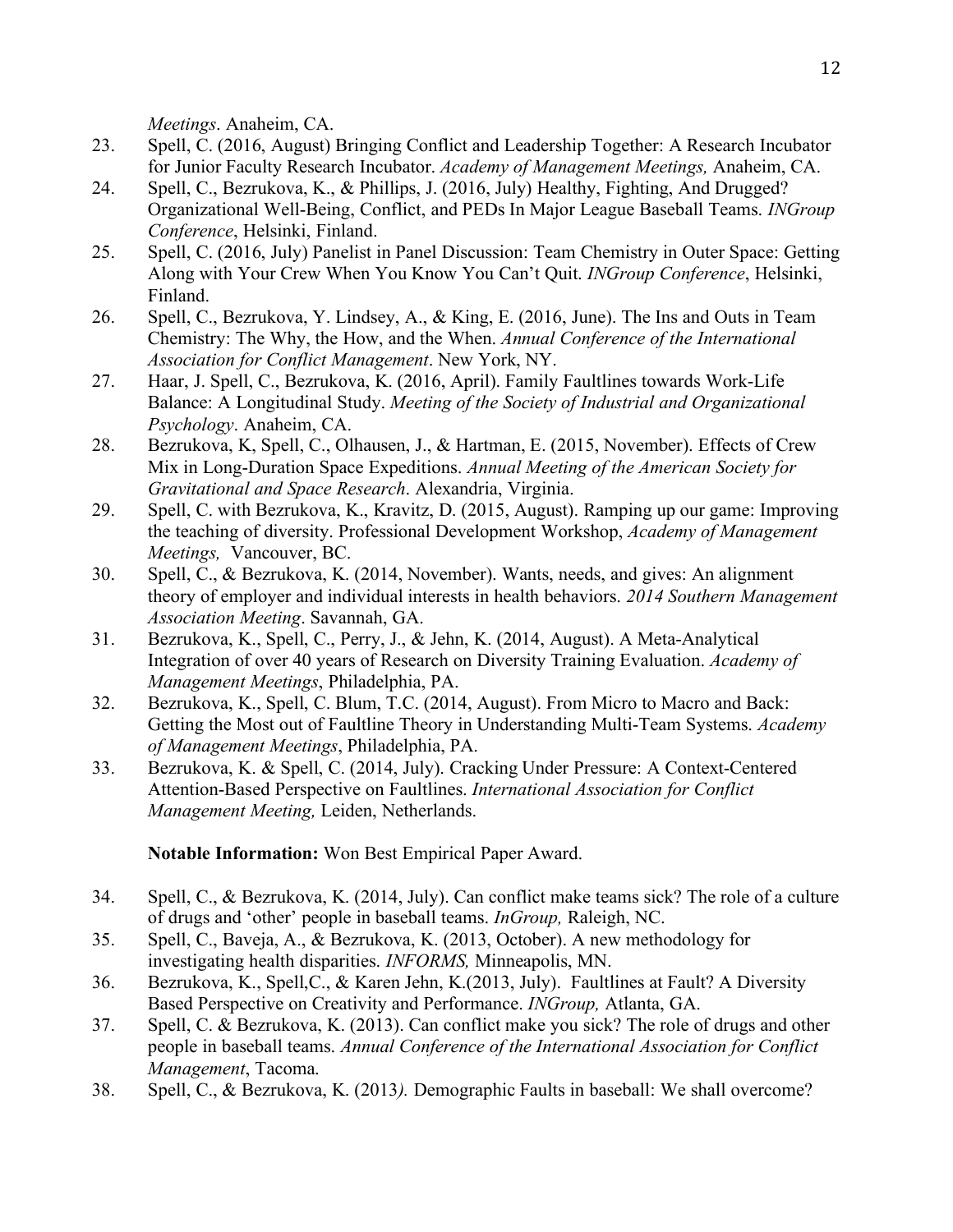*Industry Studies Association*, Kansas City, MO.

- 39. Bezrukova, K., Spell, C.S., Caldwell, D., and Burger, J. (2012). Faultlines and Ultimate Performance in the Dynamic Environment of Baseball Teams*.* Symposium on "Contextualizing Faultlines: Exploring the Role of Environmental Contexts in Team Faultline Dynamics." *Academy of Management Meetings*. Boston, MA.
- 40. Bezrukova, K., Spell, C.S. and Dhillon, S. (2012). *Diversity Training*, Academy of Management Meetings. Boston, MA.
- 41. Spell, S.C., Griffith, T., and Bezrukova, K. (2012). *Meetings that suck! The ultimate price of collaboration process bias.* Interdisciplinary Network for Group Research conference. Chicago, IL.
- 42. Pham, T., Metoyer, R., Bezrukova, K., & Spell, C. (2012). Show Me the Cracks in Our Teams": Visual Representations of Demographic Diversity Faultlines. Poster at IEEE Visweek2012, Seattle, WA.
- 43. Spell, C., & Bezrukova, K. (2012). Understanding the Organization's Role in Employee Health Behaviors. Western Academy of Management meetings, LaJolla, CA.
- 44. Bezrukova, K., Spell, C., & Jehn, K. (2011). "Faultlines and Climate Change" Academy of Management Meetings, San Antonio, TX.
- 45. Bezrukova, K. Spell, C., Arakeri, S., Sharma, S., and Schreier, M. (2011). "Out of reach: Examining group faultlines in virtual teams" INGroup Conference, Minneapolis, MN.
- 46. Graves, S., Bezrukova, K., Spell, C., and Dhillon, S. (2011). *Evolution of Conflict.* Human Rights and Technology Conference, UC Berkeley, CA.
- 47. Spell, C. Spell, C.J., & Bezrukova, K. (2011). Faultlines in Baseball: Implications of group diversity for performance. American Psychological Association Meeting, Washington, DC.
- 48. Bezrukova, K., Spell, C., & Campion, M. (2011). Baseball Players, System Shocks, an Unfolding Faultline Model and Turnover. SIOP conference, Chicago, IL.

**Notable Information:** The session was approved for the PHR, SPHR, and GPHR recertification credits.

- 49. Bezrukova, K., Perry, J., & Spell, C. Dare to care? (2010). A theory of healthy behavior in organizations. Academy of Management Meeting, Montreal, Canada.
- 50. Spell, C. Bezrukova, K., Haar, J., & Spell, C.J. (2010). Faultlines, Fairness, and Fighting: A Justice Perspective on Conflict in Diverse Groups. 2010 INGRoup conference. Washington DC.
- 51. Bezrukova, K. & Spell, C. (2009). Fighting Conflict: Violent Splits or Healthy Divides? 22nd Annual Meeting of the International Association for Conflict Management. Kyoto, Japan.
- 52. Bezrukova, K. & Spell, C., & Spell, C.J. (2009). Sidekick to a Star: The effects of faultlines on behavioral health and performance in baseball teams. INGRoup conference. Colorado Springs, CO.
- 53. Haar, J., & Spell, C. (2009). Distributive and Procedural Justice, Collectivism and Job Satisfaction: A Study from Tanzania. Academy of Management Meeting, Chicago, IL.
- 54. Spell, C. & Perry, J. (2008). Getting involved: Employer monitoring of employee health. Academy of Management Meeting, Anaheim, CA.
- 55. Spell, C. & Perry, J. (2008). Fairness, evaluation, and psychological well-being. Academy of Management Meeting, Anaheim, CA.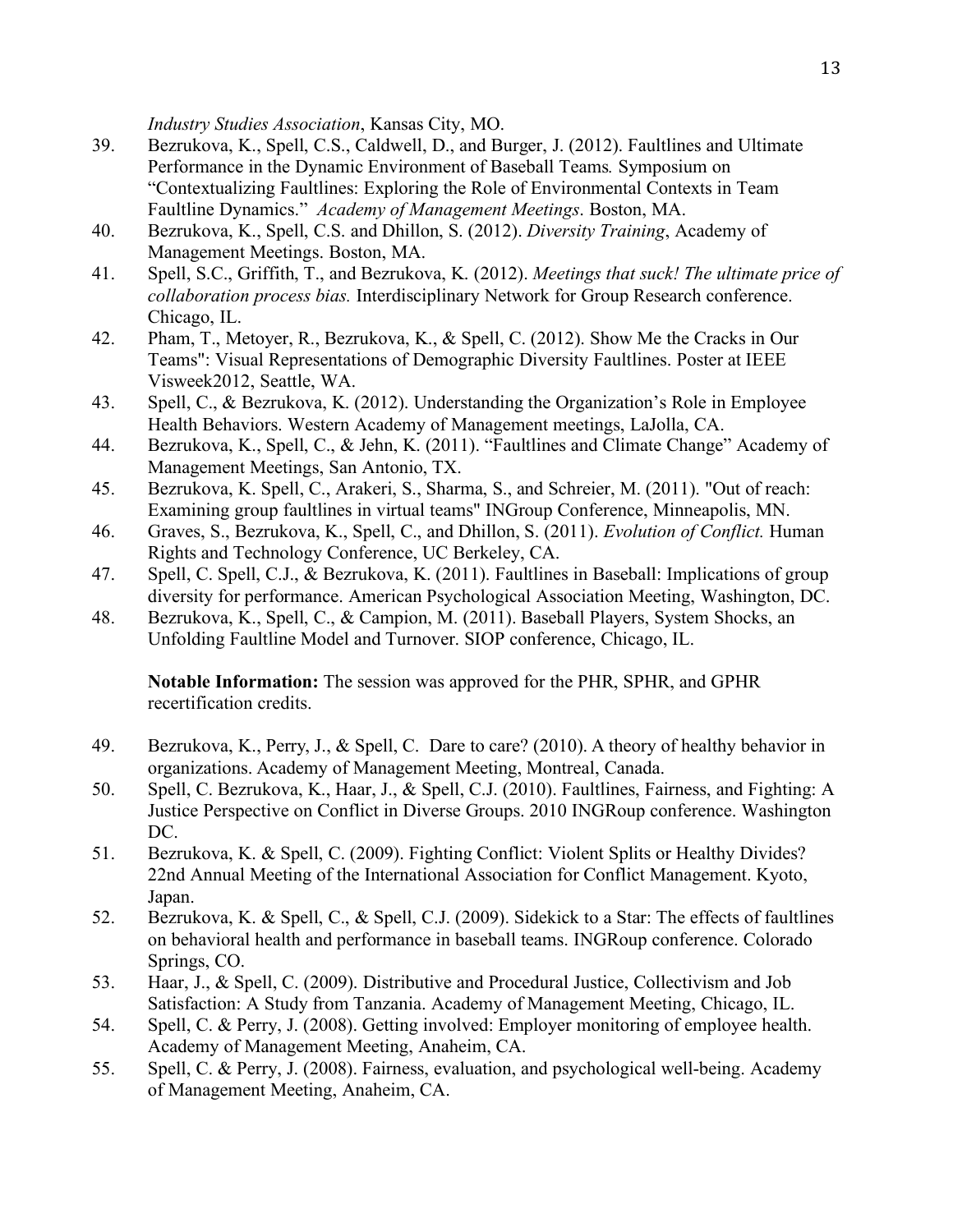- 56. Haar, J. & Spell, C. (2007). How does distributive justice affect work attitudes? The moderating effects of autonomy. Academy of Management Meeting, Philadelphia, PA.
- 57. Spell, C. (2007). The mental health implications of working in a lunar settlement. Rutgers Symposium on Lunar Settlements, New Brunswick, NJ.
- 58. Haar, J. & Spell, C. (2006). Work-Family Satisfaction and Job Attitudes: the Macromotive Effect. Academy of Management Meeting, Atlanta, GA.
- 59. Bezrukova, K, & Spell, C. (2006). Faultlines in Diverse Workgroups: Reconsidering the Justice-Psychological Distress Relationship. Academy of Management Meeting, Atlanta, GA.
- 60. Haar, J.M. & Spell, C.S. (2006, July). What brings about organizational change? Predicting drug testing adoption In New Zealand and the moderating effect of organizational size. European And Mediterranean Conference On Information Systems, Alicante, Spain.
- 61. Haar, J.M. & Spell, C.S. (2006, July). Drug testing adoption in New Zealand and the moderating effect of organizational size. European and Mediterranean Conference on Information Systems, Alicante, Spain.
- 62. Haar, J. M. & Spell, C. S. (2005, July). Predicting strategic intent of New Zealand firms: Structures and processes of prospector, defender and analyzer enterprises. Enterprise and Innovation Research Conference, Hamilton, New Zealand.
- 63. Haar, J. M. & Spell, C. S. (2004, December). New Zealand employer responses to institutional pressures towards employee drug testing. Australia and New Zealand Academy of Management, Dunedin, New Zealand.
- 64. Arnold, T. and Spell, C. (2004, August). Closed Organizational Culture and the Relationship Between Justice and Benefits Satisfaction. Academy of Management Meetings, New Orleans, LA.
- 65. Haar, J.M. & Spell, C. (2004, August). Work family conflict and challenge and hindrance stressors using support organizations part of a Symposium on Work-family practices: A pragmatic perspective. Academy of Management Meetings, New Orleans, LA.
- 66. Haar, J.M. & Spell, C. (2004, August). Moderating Employee Attitudes about Work Family Practices. Academy of Management Meetings, New Orleans, LA.
- 67. Spell, C. (2003, August). The Relationship Between Discourse in Print Media and Adoption of Workplace Substance Abuse Programs. Academy of Management Meetings, Seattle, WA.
- 68. Haar, J. M., Spell, C., O'Driscoll, M., & Dyer, S. (2003, August). Managing Work-Family Conflict: Examining Individual Responses and Use of Organizational Practices. Academy of Management Meetings, Seattle, WA.
- 69. Haar, J. & Spell, C, & Dyer, S. (2002, November). Work-Family Benefits and Work Commitment. Proceedings of the Southern Management Association, (pp. 69-73), Atlanta.
- 70. Haar, J. & Spell, C., & Dyer, S. (2002, November). Examining the relationship between work-family conflict and work-family practice use. Proceedings of the Southern Management Association, (pp. 64-68), Atlanta.
- 71. Haar, J. & Spell, C. (2002, August). Examining the relationship of work factors, satisfaction and work-family practice use with work-family conflict. Academy of Management Meetings, Denver, CO.
- 72. Haar, J. & Spell, C. (2002, February). Using the norm of reciprocity to test the benefits associated with work-family policy use and employee attitudes. Association of Industrial Relations Academics of Australia and New Zealand, Queenstown, New Zealand.
- 73. Haar, J. & Spell, C. (2002, February). Examining work-family backlash among local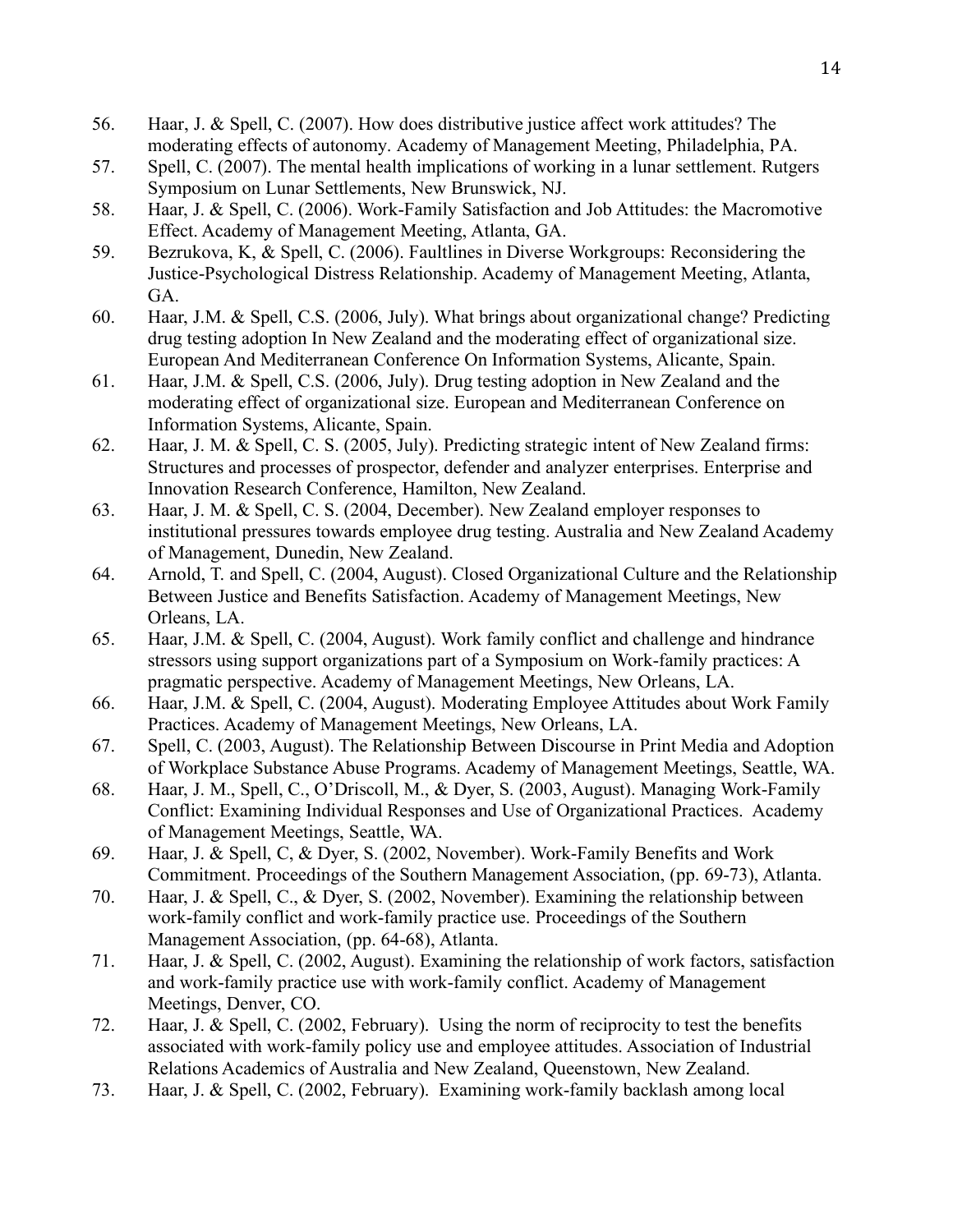government employee s in New Zealand. Association of Industrial Relations Academics of Australia and New Zealand, Queenstown, New Zealand.

- 74. Haar, J. & Spell, C. (2001, December). Attitudes towards male and female users of workfamily policies. Australian and New Zealand Academy of Management Meeting, Auckland, New Zealand.
- 75. Haar, J. & Spell, C. (2001, December). Examining the relationship between work-family conflict and employee attitudes within a local government organization. Australian and New Zealand Academy of Management Meeting, Auckland, New Zealand.
- 76. Haar, J., Spell, C., & Dyer, S. (2001, November). Using work-family practices and attitudes towards the organization: a study of New Zealand public sector employees. Southern Management Association Meeting, New Orleans, LA.
- 77. Spell, C. (2001, August). The relationship between discourse in print media, government goals, and adoption of workplace substance abuse programs. Academy of Management Meetings, Washington D.C.
- 78. Spell, C., Joyce, T., & Stivers, B. (2000, August) Knowledge management and non-financial performance. Proceedings of the Association of Management/International Association of Management Meetings, San Antonio.
- 79. Haar, J., & Spell, C. (1999, December) Where did New Zealand's paid parental leave come from: a family-friendly fashion whose time has come? 1999 ANZAM Conference, Hobart, Australia
- 80. Spell, C. (1998, August). Where do management fads come from, and how long do they stay? Academy of Management Meetings, San Diego.
- 81. Donald, D., & Spell, C. (1998, February) Let's keep it out of court: Informal dispute resolution in New Zealand Industrial relations. Presented at the 1998 AIRAANZ Conference, Wellington, New Zealand.
- 82. Spell, C. (1997, November) Core Technologies and human resource practices. In the Proceedings of the Southern Management Association (pp.116-118), Atlanta.
- 83. Spell, C. (1997, July). A configurational approach to understanding relationships between human resource management and technology. In the Proceedings of the International Employee Relations Association Conference, Coogee Bay, Sydney, Australia.
- 84. Shane, S., & Spell, C. (1997, March) Agency Costs, Search Costs, Transactions Costs, Managerial Limits to Firm Growth and New Franchisor Survival 1984-1994. In the Proceedings of the 1997 Society of Franchising Conference, Orlando.
- 85. Spell, C. & Blum, T. (1996, August) Pre-employment drug testing: Weapon in the War on Drugs or response to the institutional environment? Presented at the Academy of Management Meetings, Cincinnati.
- 86. Spell, C. (1995, August). Configurations of core technologies, skills and human resource practices. In the Proceedings of the Information Technology Management Group, Association of Management Conference, (pp 161- 169) Vancouver.
- 87. Spell, C. & Blum, T. (1995, August). Internal promotion and barriers to management: Relationships with organizational factors. In the Proceedings of the Human Resource Management Group, Association of Management Conference, (pp 142- 151) Vancouver.
- 88. Blum, T., Milne, S., & Spell, C. (1994, August). Organizational characteristics as predictors of health care cost containment practices. Presented at the Academy of Management Meetings, Dallas.
- 89. Spell, C. & Blum, T. (1993, November). Mobility within the organization: Effects of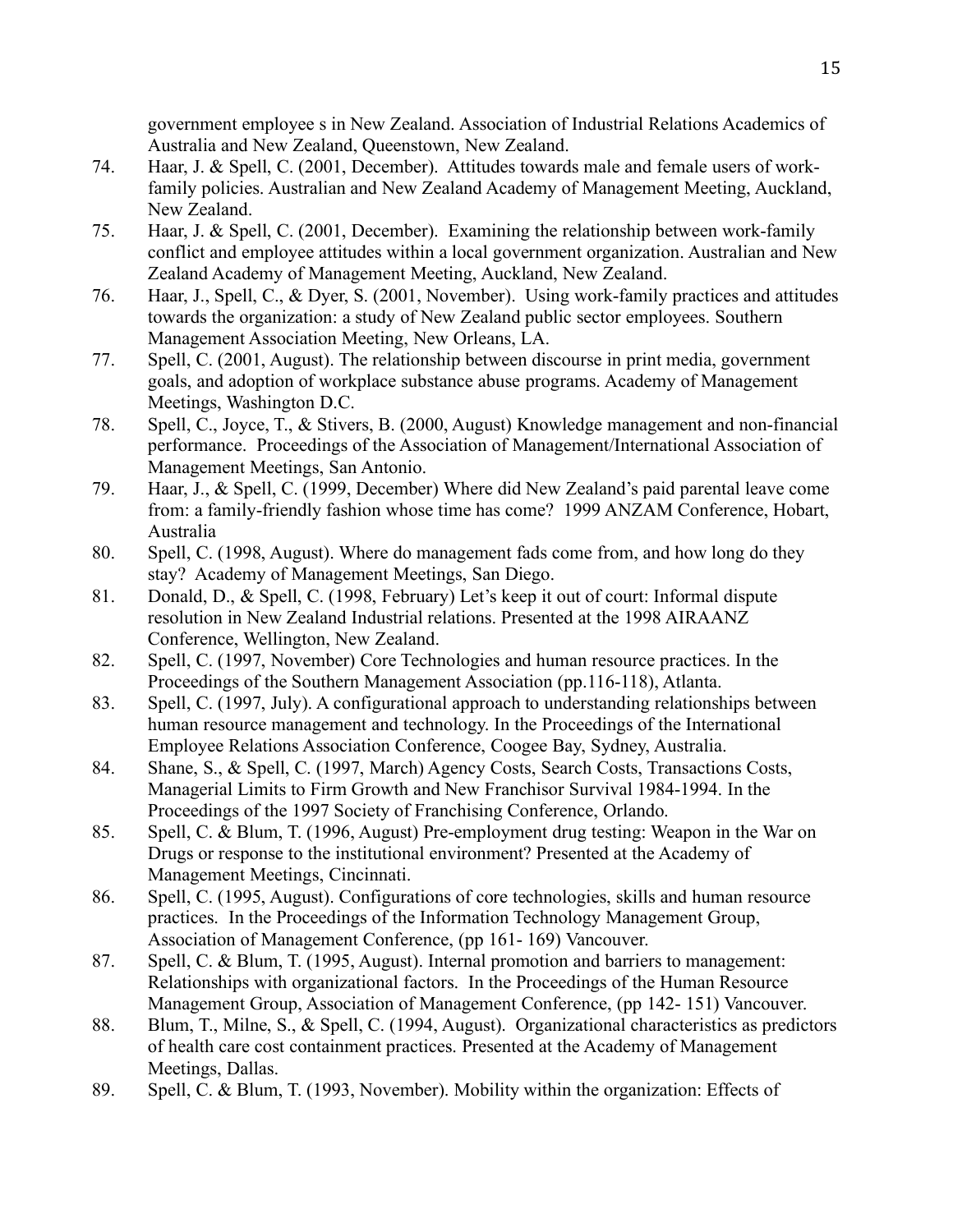technology and other organizational factors. In the Proceedings of the Southern Academy of Management Meetings, Atlanta.

90. Spell, C. (1993, April) Technology and the workforce: Effects on personnel staffing practices, In Design for Competitiveness: Proceedings of the International Conference on Technology Management, (pp 745-776) Denver.

# **CONSULTING AND OTHER EMPLOYMENT**

- 2012 Expert Witness, Gottesdiener Law offices, Brooklyn, NY.
- 2010 Applied Materials, Inc. Ongoing project on enhancing functioning of virtual teams in workforce of 1300 (IT department).
- 2006 Diversified Foam Products, Pennsauken, New Jersey. Provided direction on how to conduct valid interviews of job applicants. Guidance on psychological testing and other selection procedures.
- 1997 Fletcher Challenge Forests, Auckland, New Zealand. Consultation project on drug and alcohol policy for 1400 employee company.
- 1996 Cole School of Business, Kennesaw College. Consulted on data analysis and methodology for comparative research project on U.S. and Canadian firm strategies.
- 1987-88 Test Engineer, Norfolk Naval Shipyard, Portsmouth, VA. On site direction of testing procedures in naval nuclear power plant. Supervised plant operations.

# **COURSES TAUGHT**

Organizational Behavior, Leadership (Undergraduate and MBA, professional MBA)

Human Resource Management (Undergraduate and MBA)

Organizational Theory and Design (Undergraduate, professional MBA)

Compensation (developed new course for Undergraduate and MBA)

Employee Health and Well-being (developed new course as part of Business Leader Development Program)

Principles of Management (Undergraduate)

Research methods and Statistics (Undergraduate and MBA)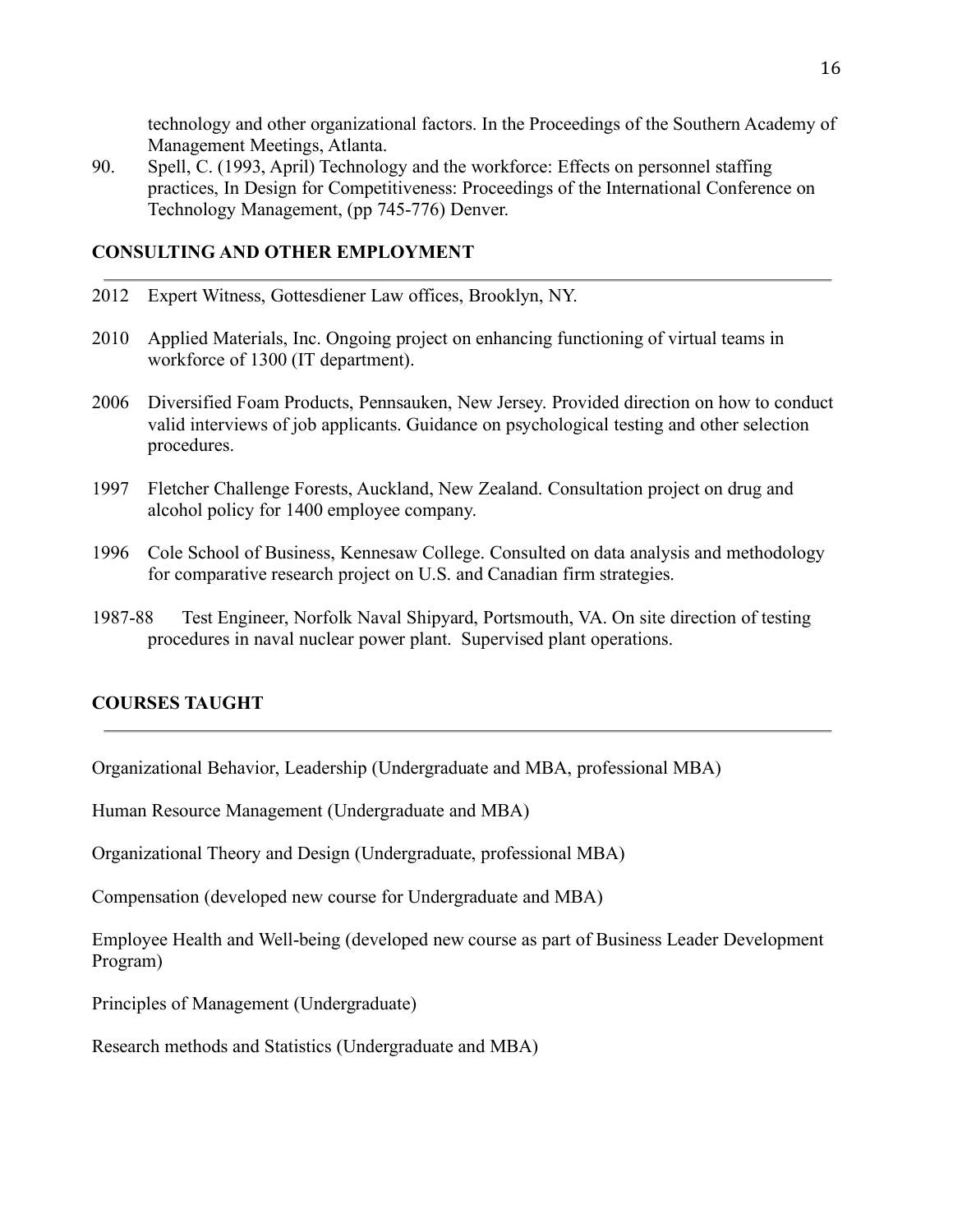## **SUPERVISING RESEARCH**

Doctoral Dissertations: (chair) Jarrod Haar, University of Waikato (2002), Theekshana Somaratna, Rutgers University.

Selected Master's Thesis Committees:

Kevin Byrnes, Department of Psychology, Rutgers University (2018). Amy Mears, Department of Psychology, Rutgers University (2012). Jamie Perry, Department of Psychology, Rutgers University (2009). External examiner for numerous MBA students at University of Waikato. Examples: Brooke Lewis, University of Waikato (2010). Pauline Mtunda, University of Waikato (2007).

Recent Independent Studies Students:

 Sherrod Colton "Hospital readmissions- data sources and literature review" Alyssa Barsony "Explaining gender differences in pay" Justin Lang: "The Mitchell Report and performance enhancing drugs in baseball teams" Brandon Weinberg: "Selection practices for the sales force in an insurance firm" Rachael Olorunnisola: "Research on self-management" Elaine Goldstein: "Special project evaluating HRM systems at DUE Charter School" Francis Lee: "Analysis of how organizational justice has been measured and researched" Susan Cristiano: "Fairness and Mental Health" Michelle Campion: "Here Today, Gone Tomorrow: Baseball Players, Shocks to the System,

and the Unfolding Model of Employee Turnover"

Advised numerous graduate theses for management majors at Washington State University and University of Waikato.

# **APPEARANCES IN PRINT AND BROADCAST MEDIA**

- 1. What diversity programs get wrong. *Nature,* April 24, 2019.
- 2. Self-employed? See if your job is among the most threatend by AI . *Philadelphia Business Journal* September 20, 2019. https://www.bizjournals.com/philadelphia/news/2019/09/20/self-employed-see-ifyour-job-is-among-the-most.html
- 3. What the research on diversity training tells us. Sandra Guy, *Magazine of the Society of Women Engineers,* 65(2) p. 52-58. (2019).
- 4. All the Ways you will be laid off. Interviewed for *Vice*, January 14, 2019.
- 5. *Astroball.* Interviewed and quoted in book by Ben Reiter.
- 6. Quantifying Team Chemistry. Rutgers News, October 2018. p5.
- 7. Superman returns. *Sports Illustrated,* July 2, 1018. Interviewed by Ben Reiter.
- 8. What makes a team great? *The Atlantic,* July/August 2018. Interviewed by Ben Rosen. https://www.theatlantic.com/magazine/archive/2018/07/finding-the-formula-for-team-chemistry/561722/
- 9. Starbucks closed more than 8,000 stores for an afternoon of bias training. Will it work?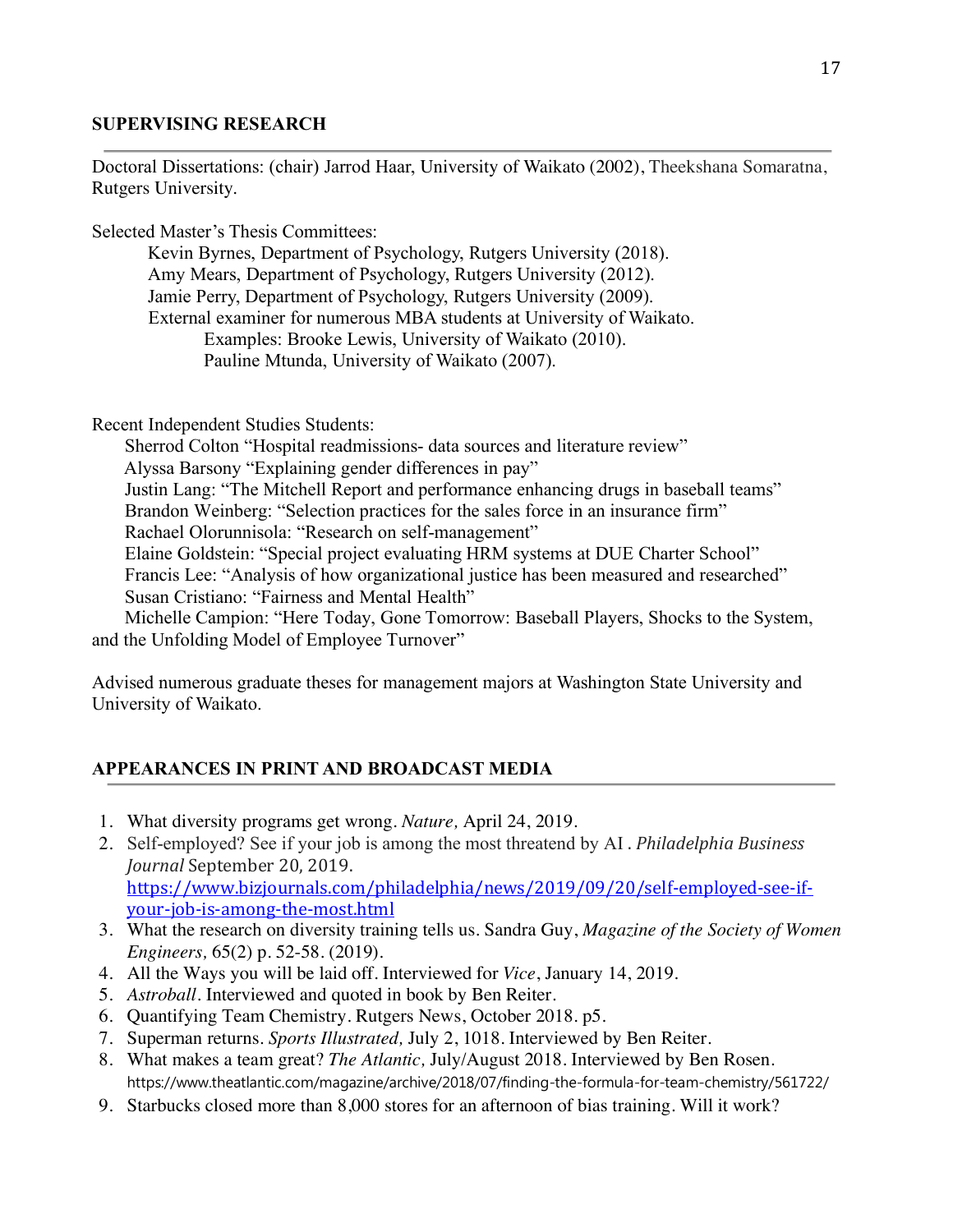Interview *PBS NewsHour*, May 29, 2018. https://www.pbs.org/newshour/nation/starbucks-closeddown-for-an-afternoon-of-bias-training-will-it-work

- 10. Managing Eagles Fever Before the Superbowl. Interview on WCAU-TV, Philadelphia. Matt DeLucia. Broadcast on January 26, 2018.
- 11. Bezrukova, Spell, Perry Jehn (2016) featured in Science at Work, Cioca, 2017, *Does Diversity Training Work? Time for an evidence-based answer, ,https://scienceforwork.com/blog/diversity-training-effectiveness/*

12. Girl Scout cookie sales: How to say no to a co-worker Interview with Dan Alexander

FM101.5, January 10, 2017. http://nj1015.com/girl-scout-cookie-sales-how-to-say-no-to-a-coworker/

13. 5 modi per superare il burnout sul lavoro (5 ways to overcome burnout at work) *Repubblica (Italian).* Interview by Stefania Mednetti. January 8, 2016.

14. Red flags when interviewing for a job. FM101.5 radio interview by Dino Flammia, May 14, 2015.

15. Mandatory flu shots: Why one N.J. hospital had 4,400 employees vaccinated. Interview in South Jersey Times by Kristie Rearick, January 24, 2015. online at

http://www.nj.com/indulge/index.ssf/2015/01/mandatory\_flu\_vaccines.html

16. Keeping skills current- strategies? FM101.5 radio interview by Dino Flammia, aired November 24, 2014.

17. Chemistry 162. *ESPN The Magazine,* March 31, 2014.

18. High Schoolers grabbing internships. FM101.5 radio interview, March 12, 2014, online at *http://nj1015.com/high-schoolers-grabbing-internships-audio/*

19. Vacation: A right or a luxury? FM101.5 radio interview by Dino Flammia, aired December 9, 2013.

20. The Happiness Project. *ESPN The Magazine*. October 14, 2013.

21. Interview by Dan Nakasko. From the PTA to the corporate boardroom, 49ers coach Jim Harbaugh shows path to leadership. *San Jose Mercury News, January 28, 2013.*

22. What business can learn from Bruce Bochy, Interviewed Kathleen Pender, *San Francisco Chronicle*, October 31, 2012.

23. Commentary on fairness in application process for applicants, FM 105 radio interview, August 30, 2012.

24. Commentary on Supreme Court decision on health care ruling. Interview on WDEL radio, June 29, 2012.

25. N.J. businesses have mixed reaction to health care ruling. NorthJersey.com, June 29,

2012.www.northjersey.com/news/160794925\_Contrast\_in\_views\_on\_ruling.html?page=all

26. "Breakfast at the Barracks" Television interview with Paula Caliguri, ITV, April 4, 2012.

27. Facebook privacy issue concerns many. Gloucester County Times, March 25, 2012.

http://www.nj.com/gloucester-county/index.ssf/2012/03/assemblyman\_john\_burzichelli\_b.html 28. Co-author, "Team Spirit" Blog for *Psychology Today.*

**Notable: Editor's pick as Essential Reading, March 2012.**

29. Coping with a Bullying Boss. *Rutgers Today*, December 5, 2011.

30. Study: Gloomy Days Reduce Productivity. *Courier Post.* May 25, 2011. Available online at www.courierpostonline.com/article/20110525/NEWS01/10525037...days-reduceproductivity?odyssey=tab%7Ctopnews%7Ctext%7CFRONTPAGE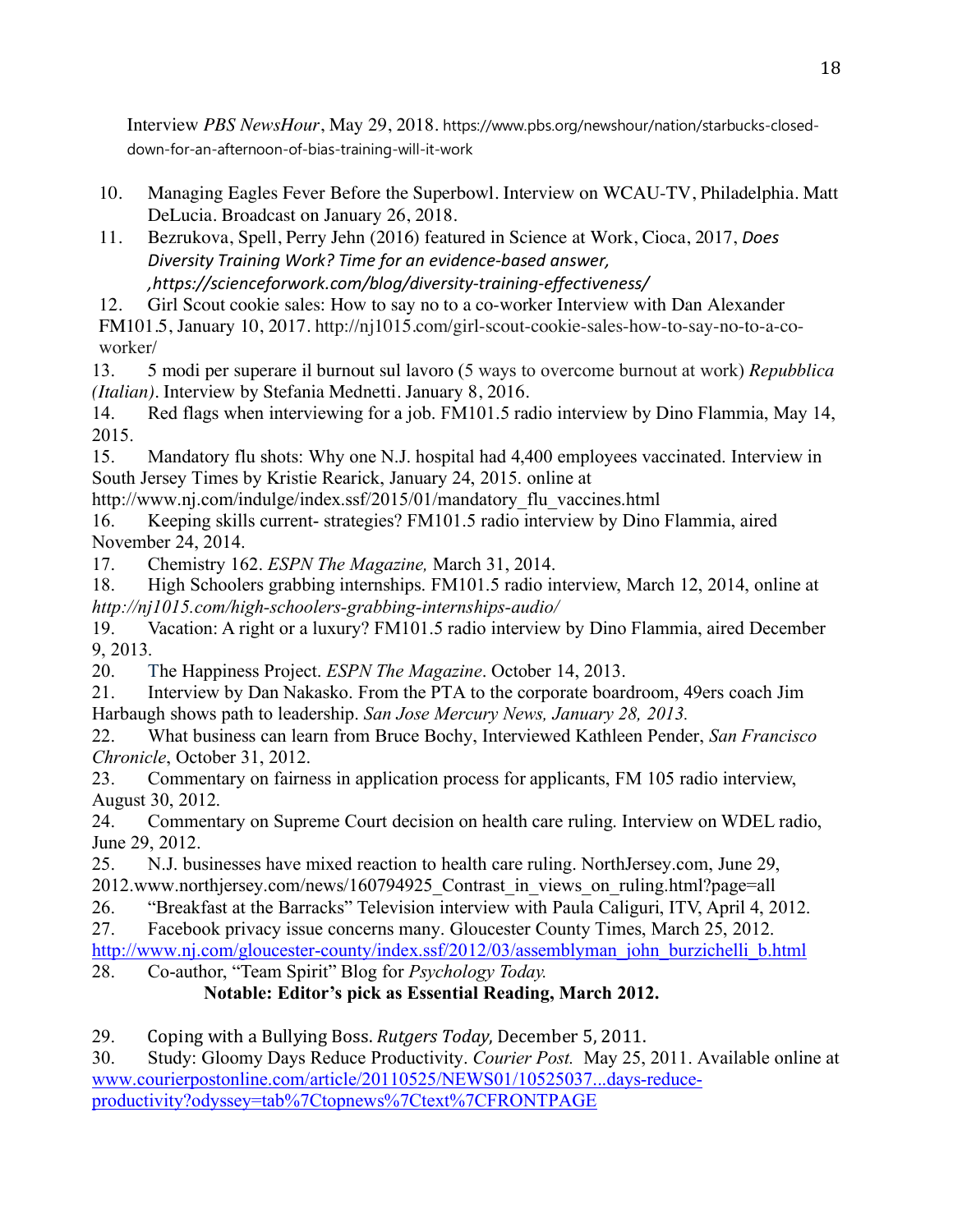31. Workplace Faultlines Can Ease Psychological Distress Among Employees. *Newswise*. January 13, 2011. Available online at www.newswise.com/articles/workplace-faultlines-can-easepsychological-distress-among-employees

32. Workplace faultlines can ease psychological distress among employees. *Reliable Plant.*  January 13, 2011. Available online at www.reliableplant.com/Read/28016/Workplace-faultlinespsychological-stress

33. Frustrated Employees Perceive Injustices at Work. *Business News Daily,* December 28, 2010. Available online at http://www.businessnewsdaily.com/frustrated-employees-perceiveinjustices-at-work-cost-billions-0856/

34. Workplace Faultlines Can Ease Psychological Distress Among Employees. Medical News Today. December 26, 2010. Available online at

www.medicalnewstoday.com/printerfriendlynews.php?newsid=212453.

35. CEO SALARIES: Do executives deserve big bucks? *Asbury Park Press,* August 8. 2010. Available online at http://www.app.com/article/20100808/NEWS/100808018/1001&source=rss.

36. Commentary on the SEPTA strike. Interviewed on WDEL, Wilmington DE, Nov 4, 2009.

37. "Business lessons from ball-team studies" Philadelphia Inquirer, Nov. 1, 2009.

http://www.philly.com/inquirer/business/homepage/20091031 Business lessons from ballteam\_studies.html

38. "Baseball team dynamics and diversity" Interviewed on the Joe Bartlett Show, WOR radio, Oct 10, 2009.

39. "How much is a CEO Really worth?" Asbury Park Press, April 1, 2009.

www.app.com/apps/pbcs.dll/article?AID=/20090401/BUSINESS/90401020&s=d&page=2

40. "Implications of Wall Street financial crisis for employee mental health" Interview on KNIX and Gloucester County Times, October 2008.

41. "Spaced out. Professor considers employees' desolate working environments" Philadelphia Inquirer, October 7, 2007, p. G1.

42. "Considering employee morale—on the moon". Focus on Faculty, BizEd, September/October 2007, p. 54.

43. Working on the Moon. Astrobiology Magazine, June 27, 2007.

http://www.astrobio.net/news/index.php?name=News&file=article&sid=2377

44. Interview on Mental health implications of working on the moon, KYW1060 Philadelphia, June 22, 2007.

45. "Moon jobs will tax mental health of workers: Science Daily, June 22, 2007.

http://www.sciencedaily.com/releases/2007/06/070622115215.htm also published on Phys.org June 22, 2007, Medical Science News June 27, 2007.

46. Interview about New Jersey's Proposed Paid Family leave legislation, KYW1060 Philadelphia, May 30, 2007.

47. "Control issues: Sense of injustice at work can stress you out" Rutgers Magazine, Spring 2007, p. 31.

48. "Bush's healthcare proposal....what does this mean to us?" Commentary on KNX Los Angeles The Business Hour with Frank Mottek, January 24, 2007.

49. "Some question benefits of health care proposal" Gloucester County Times, January 24, 2007.

50. "Show us the holiday bonus" NJ Biz, December 11, 2006, p. 3.

51. "Business rumors die slowly after spreading on the Web" Press of Atlantic City, March 13, 2006.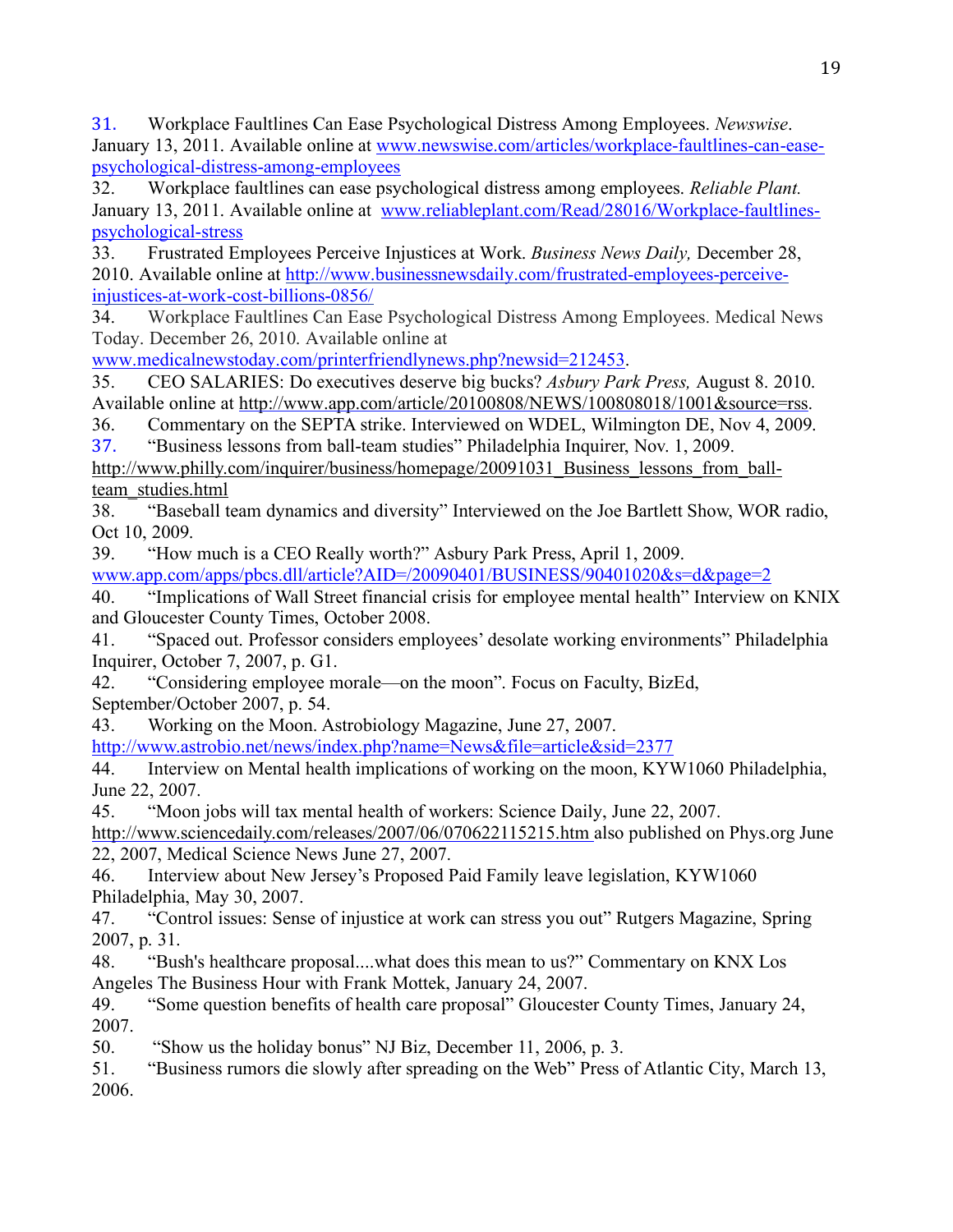52. "Analysts skeptical of Bush message" Daily Targum, February 2, 2006.

53. "Don't downsize the compassion" Philadelphia Inquirer, October 24, 2004, p. E1.

54. Commentary on Downshifting and Work Family balance on "The 10'o'clock News" WPHL TV, September 3, 2004.

55. "Let's make a deal! Business is in full swing on South Jersey golf courses" South Jersey Business and High Living, May 2004, p. 29-33.

56. "Workers use of amphetamines increasing" The Courier Post, May 5, 2003.

# **SERVICE TO THE PROFESSION**

1.Editorships and Editorial Boards:

Associate Editor: *Organizational Psychology Review* 2020-

Associate Editor, *Personnel Review.* 2016-

Associate Editor, Conflict Management Division, Academy of Management, 2016-2017

Editorial Boards:

*Management Decision*, 2014- *Small Group Research,* 2013- *Journal of Management History*, 2010-

2. Reviewer, NASA Postdoctoral Research Grants,2018-

3. Reviewer, National Science Foundation Doctoral Grants

4.Reviewer for Following Journals:

*Academy of Management Journal Academy of Management Review Human Relations Journal of Management Studies Journal of Occupational Health Psychology Human Resource Management Human Resource Management Review Applied Psychology: An International Review International Journal of Manpower Asia-Pacific Journal of Human Resources African Journal of Management Socio-economic planning sciences Social Justice Research Journal of Business Research Small Group Research*

Other Reviewing: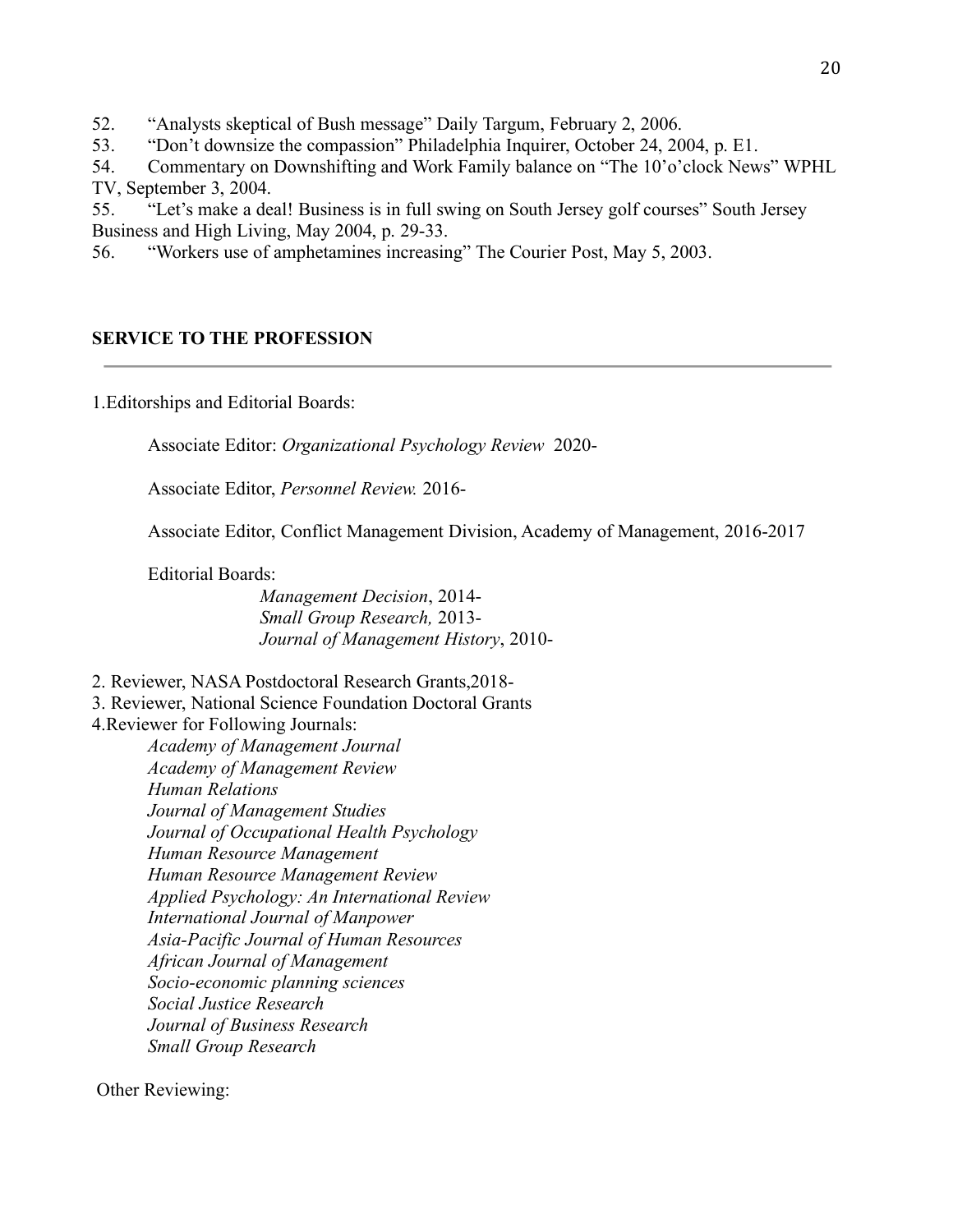International Conference on Conflict Management, Kyoto, Japan, 2009 Organization and Management Theory Division, Academy of Management Meetings, 1995, 1996, 1999-2003 Health Care Management Division, Academy of Management Meetings, 2005-2007 Management History Division, Academy of Management Meetings, 1998, 2000-2008. International Management Division, Southern Management Association Meetings, 1998. Southwest Academy of Management Meetings, 1992 Northcraft, G.B. and Neale, M.A. 1994. Organizational Behavior: A Management Challenge

(2nd Edition). Fort Worth: Dryden.

5. Advisory Board for the Center for Customer Interface Excellence, Spears School of Business, Oklahoma State University. 2015-

6. Panel, Professional Development Workshop, " Research from a Management History Perspective" Management History Division, Academy of Management meetings, Orlando, FL. August 2013.

7. Division Chair, 2011-2012, Management History Division, Academy of Management.

8. Program Chair, 2009-2010, Management History Division, Academy of Management

9. PDW Chair, 2008-2009, Management History Division, Academy of Management

10. Facilitator, Seminar for new doctoral students, Academy of Management Meetings, August 5, 2012.

11. Representative-at-large, International Employment Relations Association (Australia), 1997-98.

12. Session Chair, 1997 IERA Conference, Sydney, Australia.

13. Judge for the Strategic Management Case Competition, University of Waikato, 1997-1999.

14. Published Teaching Note: Spell, C. 1994. Managing Diversity. In Northcraft, G., and Neale, M. Teaching Tools for Organizational Behavior: A Management Challenge (2nd Edition), pp. 59-60. Fort Worth: Dryden.

# **SERVICE TO THE SCHOOL OF BUSINESS, RUTGERS and CAMDEN CAMPUS**

2. Department Head/Coordinator, HRM/OB Area, 2017(interim) , 2005-2010, Rutgers – Camden School of Business

3. "AI and the Risk to the Employed" Presentation to high school counselors and administrators, September 14, 2018.

4. Chair, Committee to establish Center for Workplace Health, 2009.

<sup>1.</sup> Academic Integrity Facilitator, School of Business, Rutgers, 2018-2020